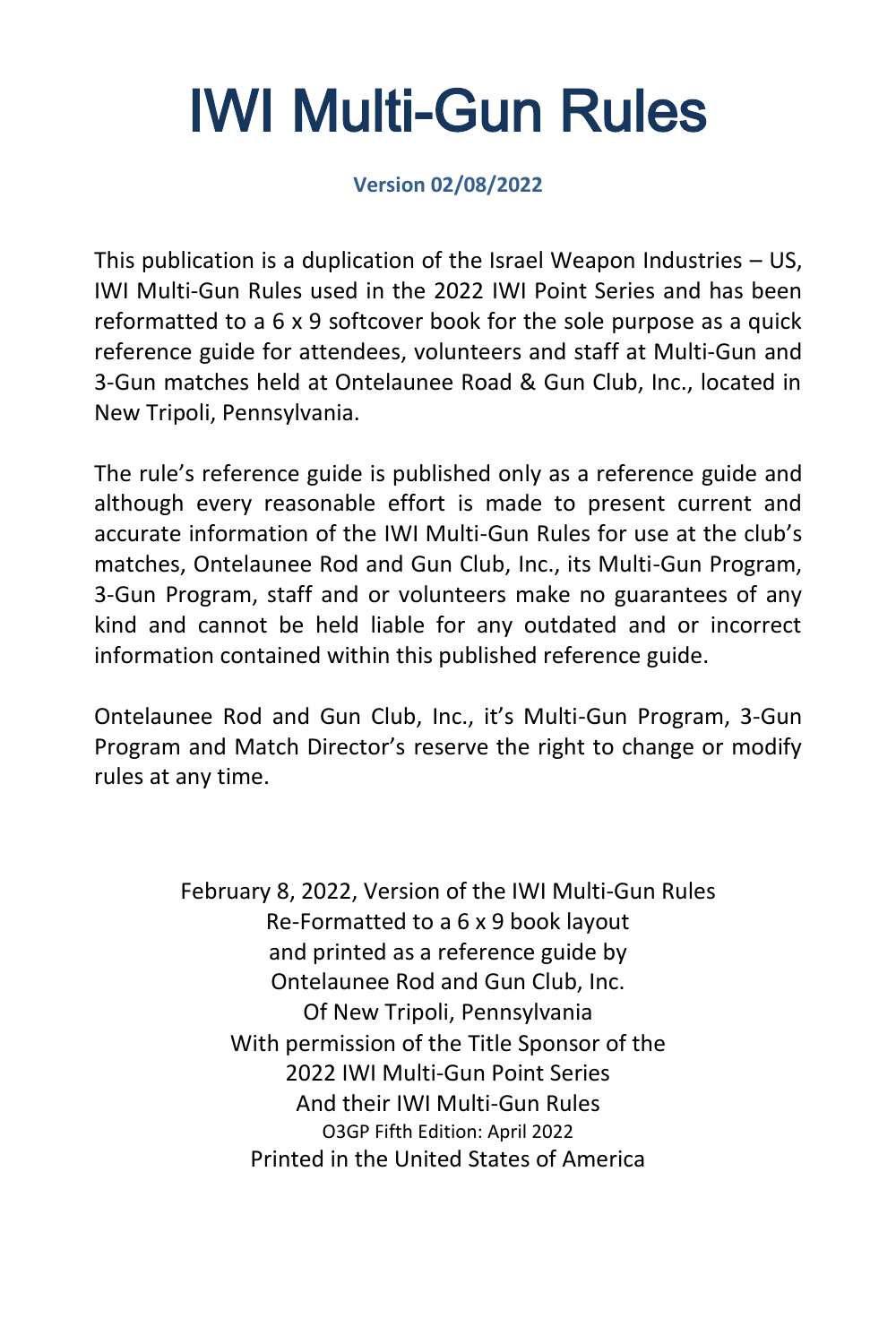## **Table of Contents**

|                                                                                                        | <u>PG</u> |
|--------------------------------------------------------------------------------------------------------|-----------|
| <b>TITLE PAGE</b>                                                                                      | 01        |
| <b>TABLE of CONTENTS</b>                                                                               | 02        |
| Sec. 1: General Conduct and Dispute Resolution                                                         | 03        |
| 1.2 Eye and Ear Protection                                                                             | 03        |
| 1.9 Range Officer Rulings & Calls                                                                      | 05        |
| Sec. 2: Safety                                                                                         | 06        |
| 2.1 Cold Range                                                                                         | 06        |
| 2.2 Handling of Firearms                                                                               | 06        |
| 2.3 Transportation of Firearms During Match                                                            | 06        |
| 2.4 Accidental Discharge                                                                               | 07        |
| 2.5 Unsafe Gun Handling                                                                                | 08        |
| 2.5.1 Dropping a Firearm                                                                               | 08        |
| 2.5.5 Re-holstering of Firearm                                                                         | 09        |
| Sec. 3: Ammunition                                                                                     | 12        |
| 3.2 Shotgun (Max Vel. 1350 fps, 2 <sup>3</sup> / <sub>4</sub> and 1 <sup>1</sup> / <sub>8</sub> drams) | 12        |
| 3.5 Squibs                                                                                             | 13        |
| Sec. 4: Firearms                                                                                       | 14        |
| 4.3.1 The Swapping out of a Unserviceable Firearm                                                      | 14        |
| Sec. 5: Equipment Divisions                                                                            | 16        |
| 5.1 Declaration of Division                                                                            | 16        |
| 5.2 Open Division                                                                                      | 16        |
| 5.3 Tactical Scope Division                                                                            | 18        |
| 5.4 2-Gun Division (Rifle/Pistol)                                                                      | 20        |
| 5.5 2x4 Open Division                                                                                  | 22        |
| 5.6 PCC Rifle Division                                                                                 | 23        |
| Sec. 6: Scoring and Awards                                                                             | 24        |
| <b>Paper Targets</b>                                                                                   | 24        |
| 6.1.1.3. Shoot Through Targets                                                                         | 24        |
| <b>Steel Knock Down Targets</b>                                                                        | 25        |
| Spinner                                                                                                | 25        |
| Long Range Targets (MD Declared or Over 100-yards)                                                     | 25        |
| <b>Frangible and Aerial Targets</b>                                                                    | 26        |
| No Shoot Penalty Targets                                                                               | 26        |
| Failure to Follow Stage Briefing Procedures                                                            | 26        |
| <b>Grounding and Grounding Barrels</b>                                                                 | 26        |
| Free Fire Zones and Fault Lines                                                                        | 27        |
| <b>Match Scoring</b>                                                                                   | 28        |
| Club Specific                                                                                          | 29        |
| Glossary                                                                                               | 30        |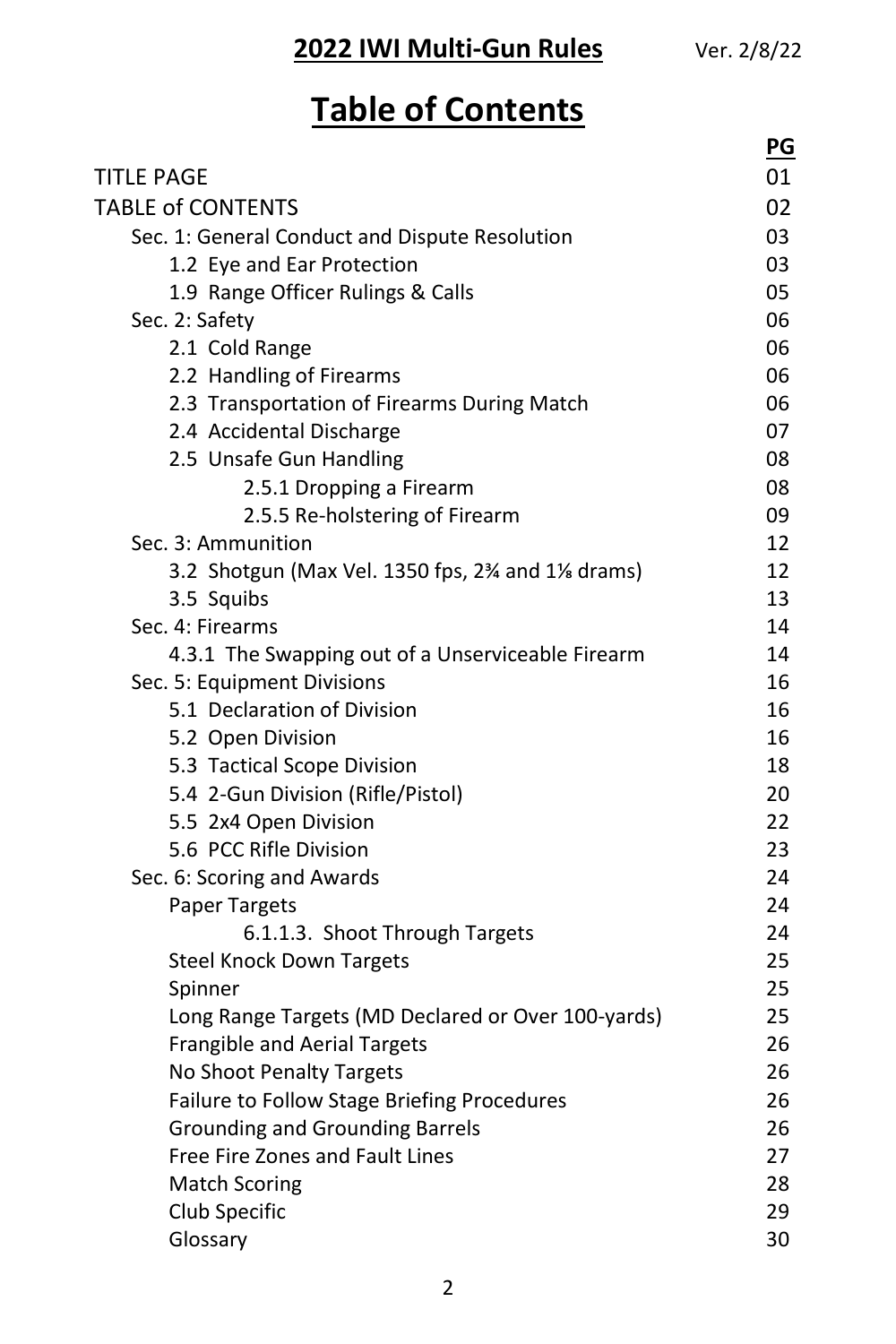#### **1. General Conduct and Dispute Resolution**

- 1.1. Participants may be subject to match disqualification for safety or conduct violations. A match disqualification will result in complete disqualification from the event, and the participant will not be allowed to continue nor be eligible for prizes.
- 1.2. Eye protection is mandatory for participants, spectators and officials at the event site.

1.1.1 A shooter will be stopped if possible, and given a reshoot in the event that the shooter's eye protection falls off during the course of fire.

1.3. Ear protection is mandatory for participants, spectators and officials while on or near a stage.

1.3.1 A shooter will be stopped if possible, and given a reshoot in the event that the shooter's ear protection falls out during the course of fire.

- 1.4. No participants or spectators shall consume or be under the influence of alcohol or non-prescription drugs at the event site. Any participant found to be impaired as a result of legitimate prescription drugs may be directed to stop shooting and requested to leave the range with no refund.
- 1.5. Participants and spectators are expected to conduct themselves in a courteous and sportsman-like manner at all times. Any person who violates this rule may be ejected from the event site at the Match Director's discretion with no refund.
- 1.6. Clothing with any offensive or obscene logos, sayings, pictures or drawings will not be worn or displayed while at the event site.
- 1.7. Excessive obscene / foul language is strongly discouraged. The first complaint will result in a warning. Second complaint will result in 20 second unsportsmanlike procedural. The third complaint will result in a match DQ.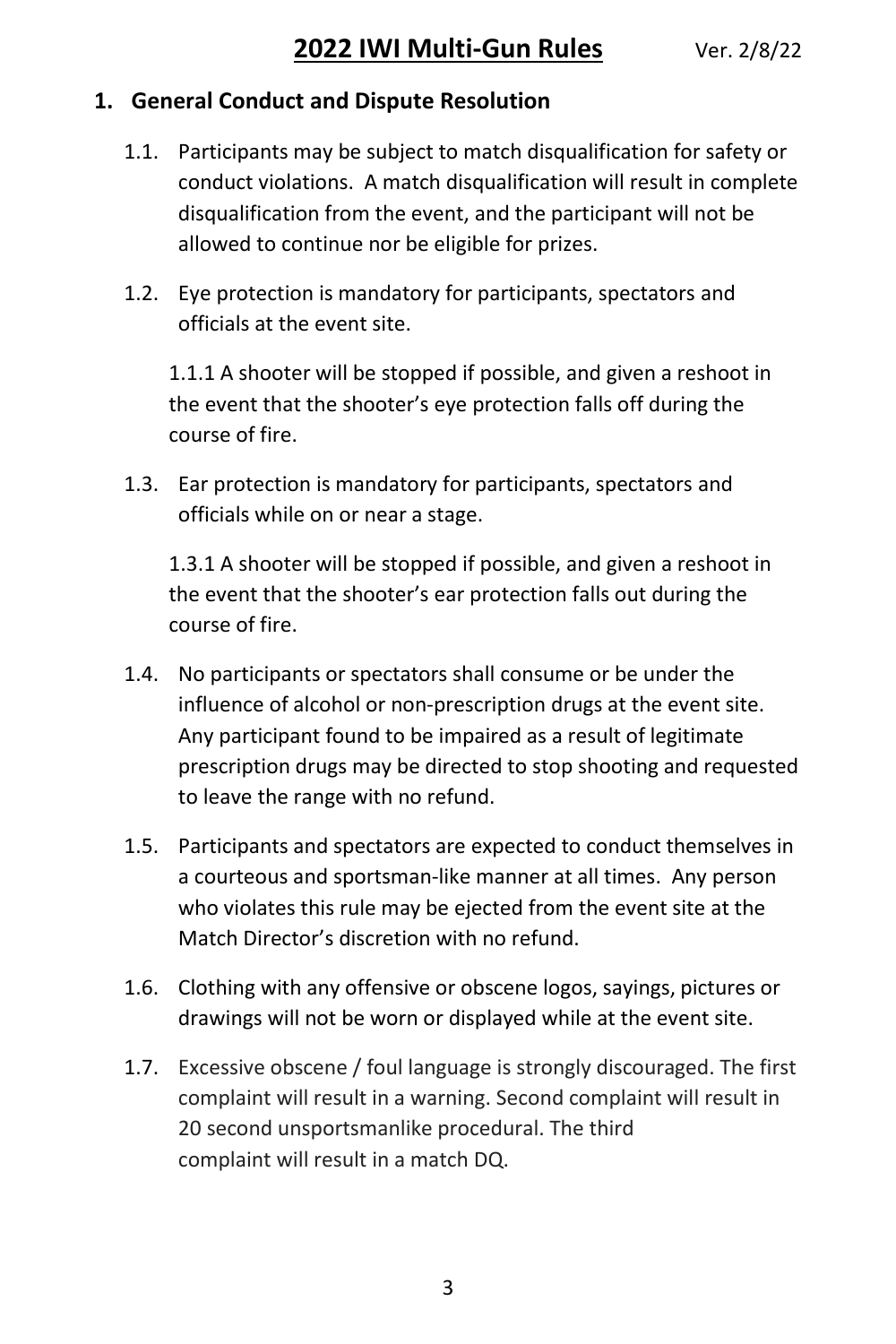- 1.8. A participant shall be disqualified from the event for unsportsmanlike conduct. Examples of unsportsmanlike conduct including:
	- 1.8.1. Cheating, such as:
		- 1.8.1.1. Intentionally altering a target prior to the target being scored to gain advantage or avoid a penalty.
		- 1.8.1.2. Altering or falsifying score sheets or electronic scores.
		- 1.8.1.3. Altering the configuration of firearms or equipment without permission of the Range Master.
		- 1.8.1.4. Purposely removing eye or ear protection to gain a reshoot.
		- 1.8.1.5. Coaching other participants while they are shooting.
	- 1.8.2. Abusive behavior, such as:
		- 1.8.2.1. Threatening or assaulting other participants or Event Officials.
		- 1.8.2.2. Disruptive behavior that is likely to disturb or distract or coaching other participants while they are shooting.
	- 1.8.3. Willful disregard of an event official:
		- 1.8.3.1. Willfully disregarding the instructions of any official as it pertains to the safe conduct or peaceful atmosphere of the event.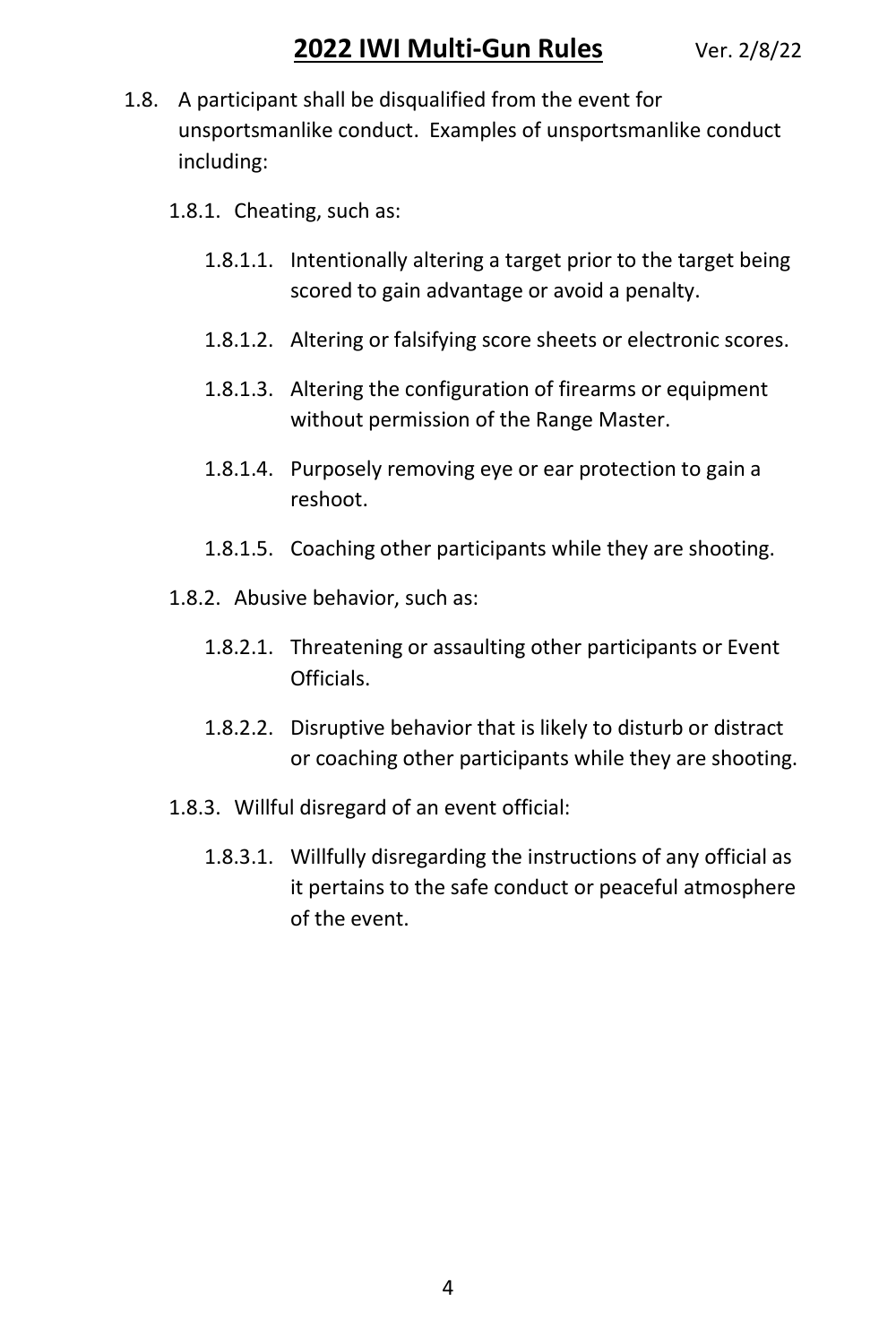- 1.9. Range Officers tasked with running the participant shall make the initial call on scoring, penalties or a disqualification. The Chief Range Officer for that stage shall be the first step in the appeals process. The Range Master shall be the final step in the appeals process.
- 1.10. The final decision on all disqualifications, scoring challenges and reshoots will be made by the Range Master.
- 1.11. Any rule not explicitly covered by this document will be resolved with a ruling by the Range Master(s) or their designee. Rulings by the Range Master(s), or their designee will be final, and will serve as a precedent for the duration of the event.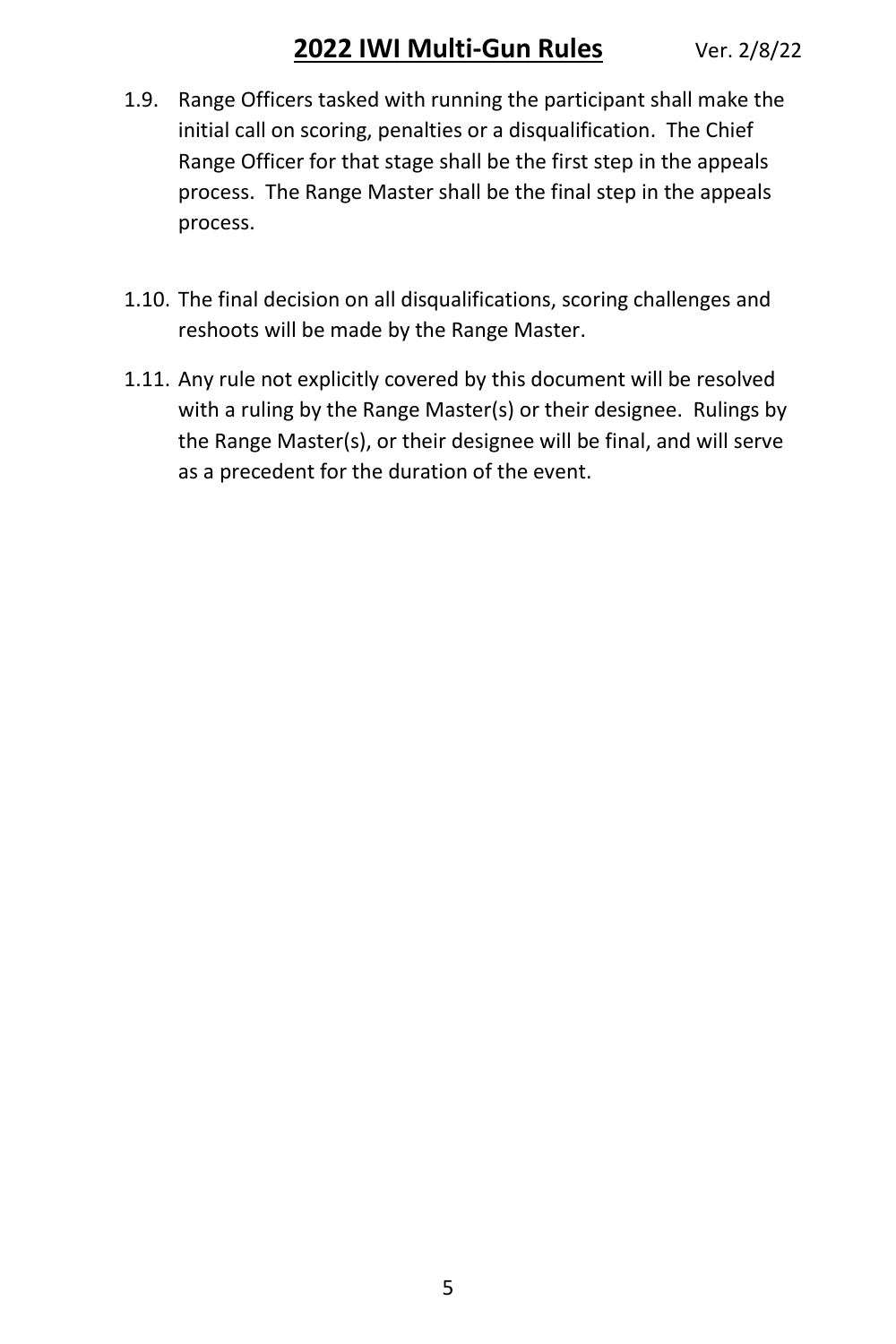#### **2. Safety**

Any violation of a safety rule as found in Section 2 of these rules shall be grounds for a match disqualification.

- 2.1. All events will be run on cold ranges.
	- 2.1.1. Participant's firearms will remain unloaded at the event site except under the direction and immediate supervision of an event official.
- 2.2. Firearms may only be handled and/or displayed in a designated safety area.
	- 2.2.1. Safety areas will be clearly marked with signs or designated by event officials.
	- 2.2.2. **No firearm** may be loaded in a safety area.
	- 2.2.3. No ammunition (including dummy ammunition or snap caps) may be handled in a safety area.
	- 2.2.4. No firearm may contain or have attached any ammo or simulated ammo of any kind in the safe area including match savers.
- 2.3. Firearms may be transported to, from and between stages only in the following conditions:
	- 2.3.1. Handguns must be cased or holstered, de-cocked and with the magazine removed.
	- 2.3.2. Rifles and shotguns must be transported in one of the following fashions. Detachable magazines must be removed, and the use of high-visibility empty chamber flags is required.
		- 2.3.2.1. Cased or bagged.
		- 2.3.2.2. Secured muzzle up or muzzle down in a stable gun cart/caddy.
		- 2.3.2.3. Carried or slung with the muzzle up or down.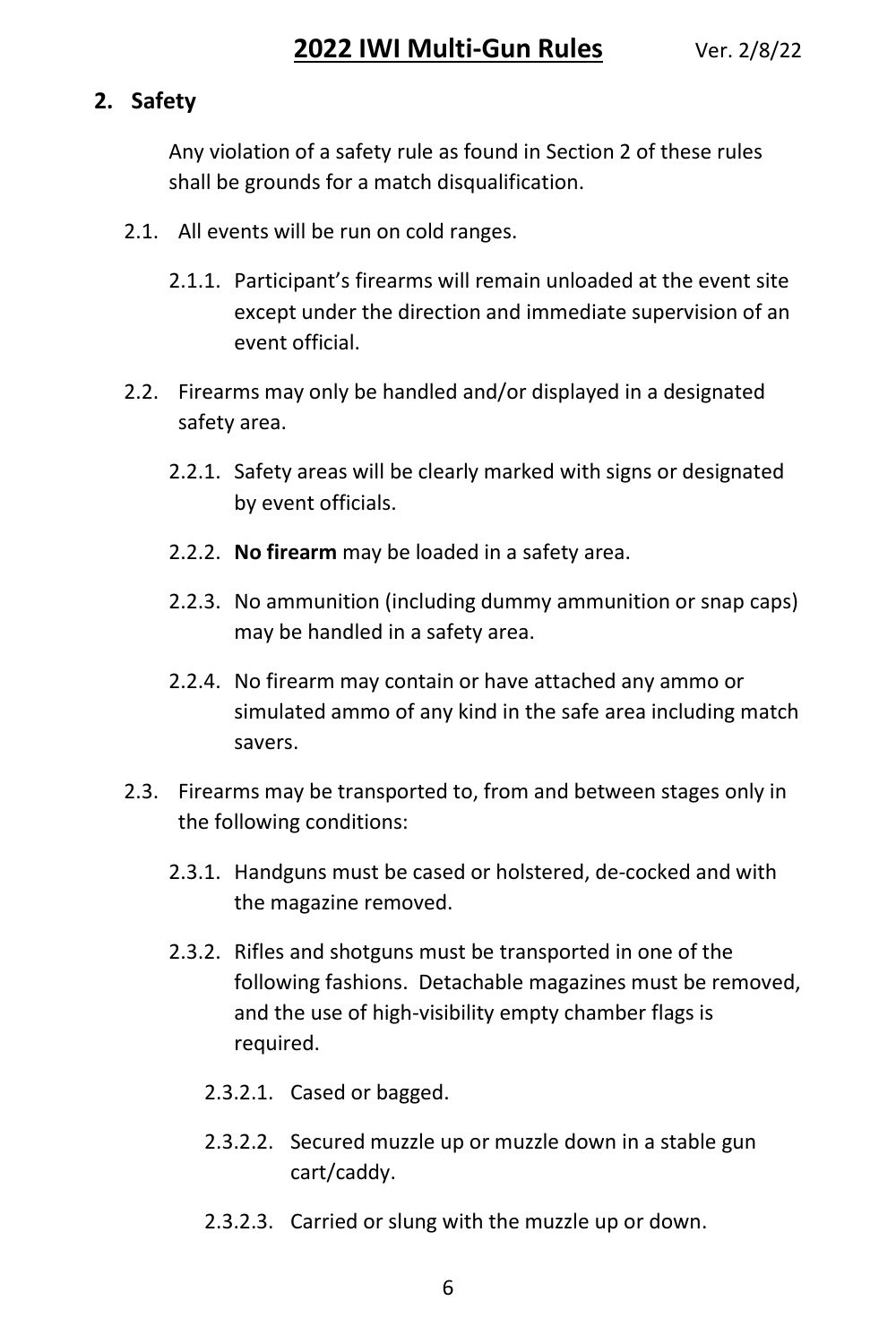- 2.3.2.4. Carried muzzle pointed toward the ground.
- <span id="page-6-0"></span>2.4. A participant who causes an accidental discharge will be stopped by an Event Official as soon as possible and shall be disqualified. Examples of accidental discharge include:
	- 2.4.1. A shot, which travels over a backstop, a berm or in any other direction deemed by Event Officials to be unsafe. **Note:** A participant who legitimately fires a shot at a target, which then travels in an unsafe direction, will not be disqualified.
	- 2.4.2. A shot which strikes the ground within 10 feet of the participant, except when shooting at a target closer than 10 feet to the participant.
		- 2.4.2.1. Exception a shot which strikes the ground within 10 feet of the participant due to a "*squib*"
		- 2.4.2.2. In the case of a shot striking a prop where the projectile is deflected or does not continue to strike the ground, if an Event Official determines that the projectile would have struck the ground within 10 feet of the participant had it not been deflected or stopped by the prop, the provisions of [2.4.2](#page-6-0) shall apply.
	- 2.4.3. A shot which occurs while loading, reloading or unloading any firearm.
		- 2.4.3.1. Exception a detonation which occurs while unloading a firearm is not considered an accidental discharge. A "detonation" is defined as the ignition of the primer of a round, other than by action of a firing pin, where the projectile or shot does not pass through the barrel (e.g. when a slide is being manually retracted or when a round is dropped etc.).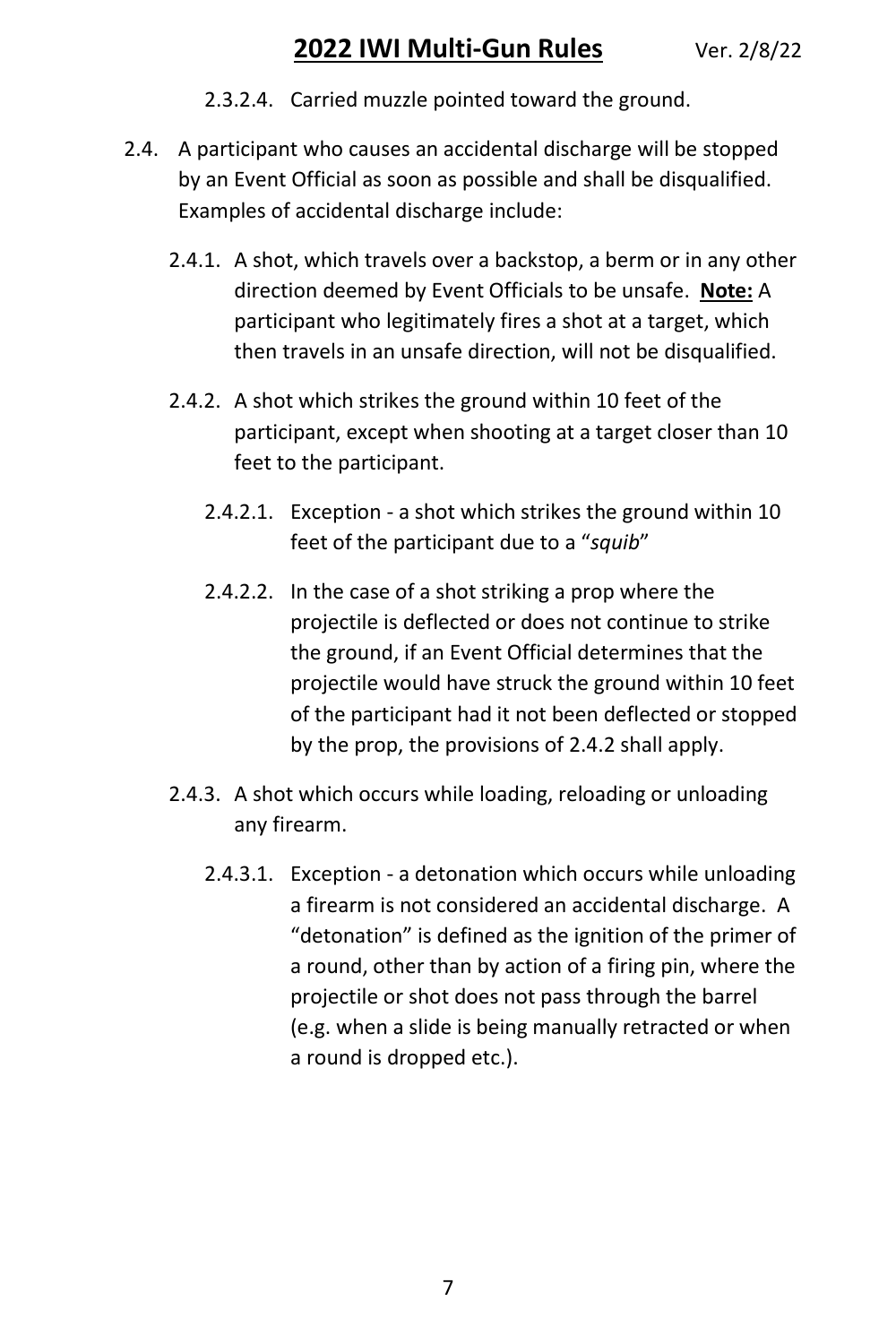- 2.4.4. A shot which occurs during remedial action in the case of a malfunction. Remedial action is defined as an action to clear a firearm malfunction or ammunition feeding device malfunction after it fails to fire.
- 2.4.5. A shot which occurs while transferring a firearm between hands.
- 2.4.6. A shot which occurs during movement, except while actually engaging targets.
- 2.5. A participant who performs an act of unsafe gun handling will be stopped by an Event Official as soon as possible, and shall be disqualified. Examples of unsafe gun handling include but are not limited to:
	- 2.5.1. Dropping a loaded firearm, a firearm with a magazine inserted, or one that had been previously loaded on the same course of fire, at any time after the "*Load*" or "*Make Ready*" command and before the "*Range Is Clear*" command. A dropped firearm is defined as a firearm that hits the ground and the competitor no longer has control of the firearm with either hand. Accessories attached to the firearm at the time of the dropped firearm are considered part of the firearm.
		- 2.5.1.1. Dropping an unloaded firearm before the "*Load*" or "*Make Ready*" command or after the "*Range Is Clear*" command will not result in disqualification, provided the firearm is retrieved by an Event Official.
	- 2.5.2. Use of any unsafe ammunition as defined in Section 3.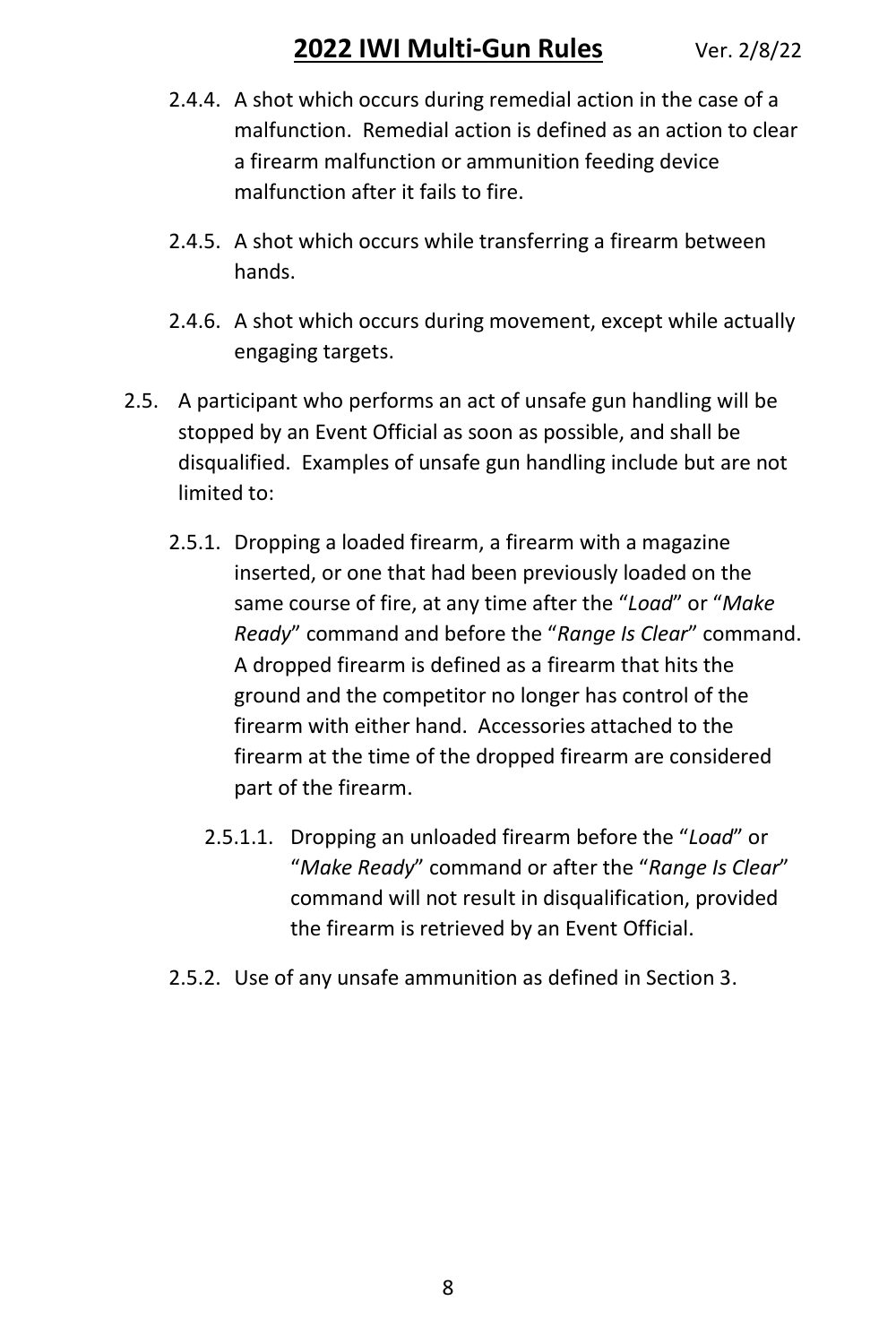- 2.5.3. Competitors may only handle one firearm at a time during the course of fire.
	- 2.5.3.1 The exception is when transferring one long gun to another in the same dump barrel. No more than one long gun may be staged in a *dump barrel* at the start of the stage. Pistols will have a separate *dump bucket* designated on the stage(s) and identified on the written stage brief (WSB).
	- 2.5.3.2 Once a firearm is used and grounded in a dump barrel it cannot be re-used unless the next firearm has not been retrieved and utilized. Club exceptions may be stipulated in the match safety brief or written stage brief (WSB).
- 2.5.4. Firearms must be abandoned muzzle down in a designated dump barrel if anyone is to be downrange of it at any time. A firearm is considered abandoned once a competitor no longer has positive control of the firearm. If, during the course of fire, a firearm is abandoned in an unsafe condition and no one moves down range of that firearm there is no DQ but a "super- procedural" will be applied. A firearm is considered safe if it is completely unloaded (magazine removed, no ammunition in the mag well or chamber or trapped in the action) or the safety is engaged.
	- 2.5.4.1. Abandoning two firearms in one container where one or more of them is not on safe or completely unloaded.
- 2.5.5. Re-Holstering a loaded handgun.

#### **2.5.5.1. Club dependent check with Match Director beforehand.**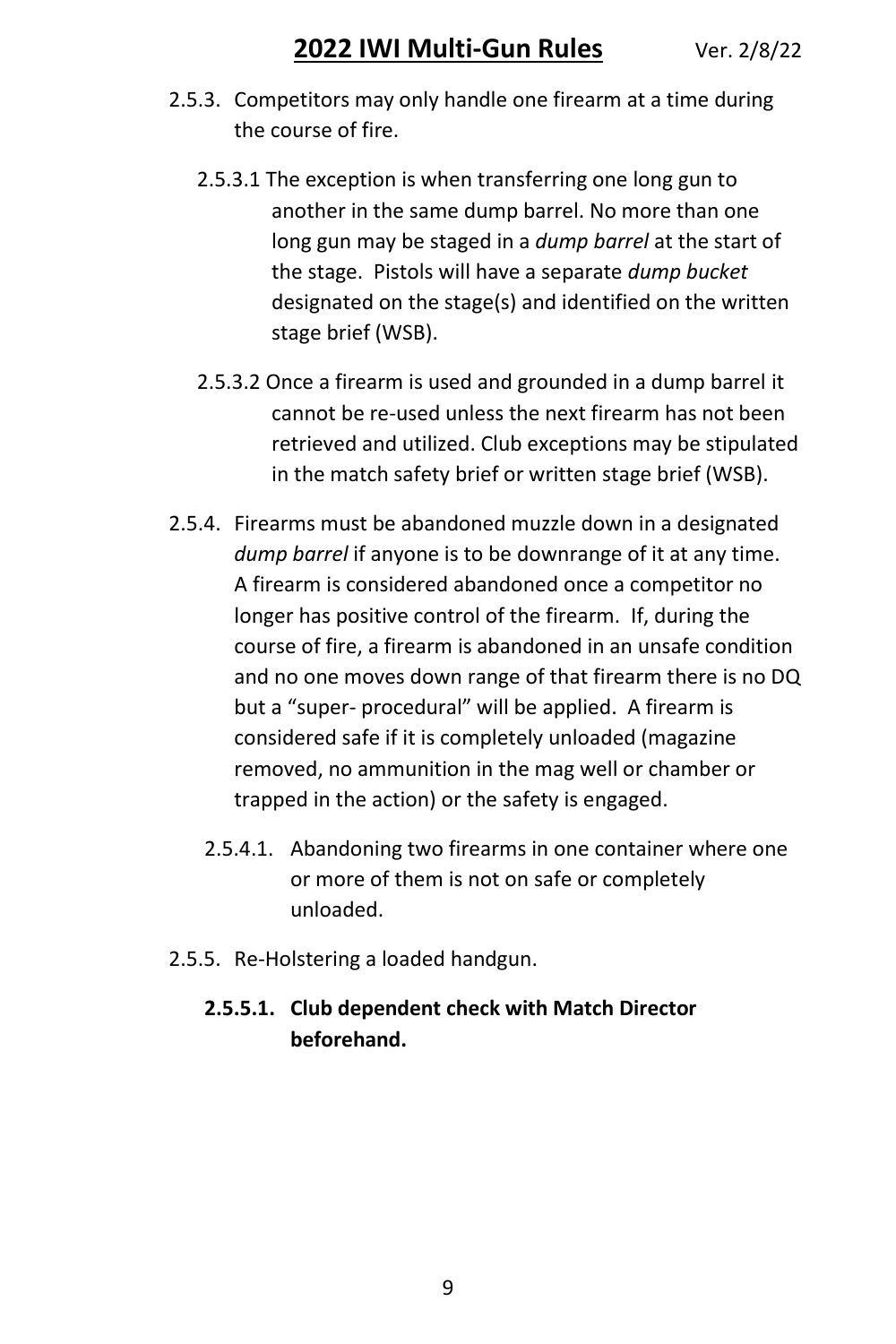- 2.5.6. Unloading any firearm in an unsafe manner or discharging a firearm while not legitimately engaging a target or in the direction of a target.
- 2.5.7. Allowing the muzzle of a firearm to break the 180-degree safety plane.
	- 2.5.7.1. In the case of a participant facing downrange, the muzzle of a loaded handgun may point slightly up range while drawing or re-holstering, so long as it does not point outside an imaginary circle of three (3) feet radius from the participant's feet.
	- 2.5.7.2. In the case of an unloaded slung firearm, the 180 degree rule does not apply until ammunition or magazine touches the firearm.
- 2.5.8. Engaging a steel target in an unsafe manner, such as by:
	- 2.5.8.1. Engaging steel targets with handgun ammunition at a range of less than 30 feet (10 yards).
	- 2.5.8.2. Engaging steel targets with shotgun birdshot shot ammunition at a range of less than 30 feet (10 yards).
	- 2.5.8.3. Engaging steel targets with rifle ammunition at a range of less than 150 feet (50 yards).
	- 2.5.8.4. Engaging steel targets with shotgun slug ammunition at a range of less than 150 feet (50 yards).
- 2.5.9. Allowing the muzzle of a firearm to point at any part of the participant's body during a course of fire (i.e. sweeping).
	- 2.5.9.1. Exception sweeping of the lower extremities (below the belt) while drawing or re-holstering a handgun, provided that the competitor's fingers are clearly outside of the trigger guard.
	- 2.5.9.2. Exception sweeping is allowed during unslinging an unloaded slung firearm until you touch the firearm with ammunition or magazine.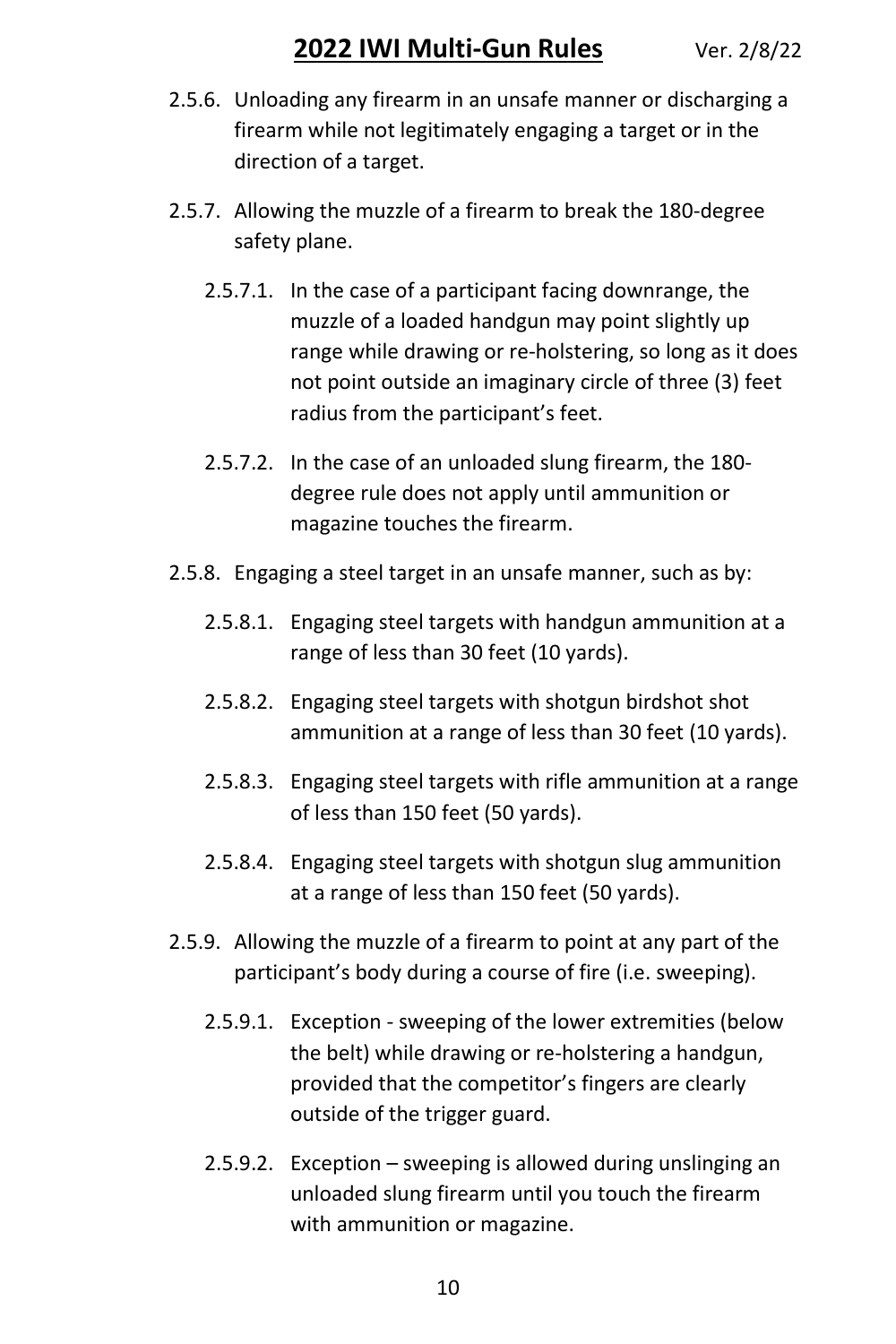- 2.5.10.Using a tube-type shotgun speed-loading device without a primer relief cut.
- 2.5.11. Pointing a firearm, whether loaded or unloaded, in any direction deemed by event officials to be unsafe.
- 2.5.12. Competitors shall have the responsibility to ensure their firearm is in safe working condition at all times during the event. Mechanical breakage does not relieve the competitor of the core responsibility of abandoning the firearm in a safe condition.
- 2.5.13. Failure to keep the finger outside the trigger guard during loading, reloading, clearing a malfunction, and unloading except while complying with the "Make Ready" or "Hammer Down" commands. This includes while moving except when the competitor is actually aiming or shooting at targets.

#### 2.5.14.Range Commands

#### 2.5.14.1 *Make Ready, Are You Ready, Stand By, If You Are Finished Unload And Show Clear, Range Is Safe/Clear*

#### *Example: (Published in Ontelaunee reference guide only)*

- **1. Make Ready:** The course of fire begins with the make ready command. Competitor begins to stage equipment.
- **2. Are You Ready:** Once **c**ompetitor has staged all firearms for the course of fire and is standing ready for the next command.
- **3. Stand By:** A lack of negative response or a positive response will be followed by the range officer triggering the timer.
- **4. If you are finished, unload and show clear:** Once the competitor has completed the course of fire or timed out, they will lower the current firearm, clear all ammunition and magazines and show safe, and then continue the same process for each firearm used or stage, for the course of fire.
- **5. Range is Clear:** This command is issued by the Range Officer once all firearms have been cleared by the competitor and signals the course of fire has ended.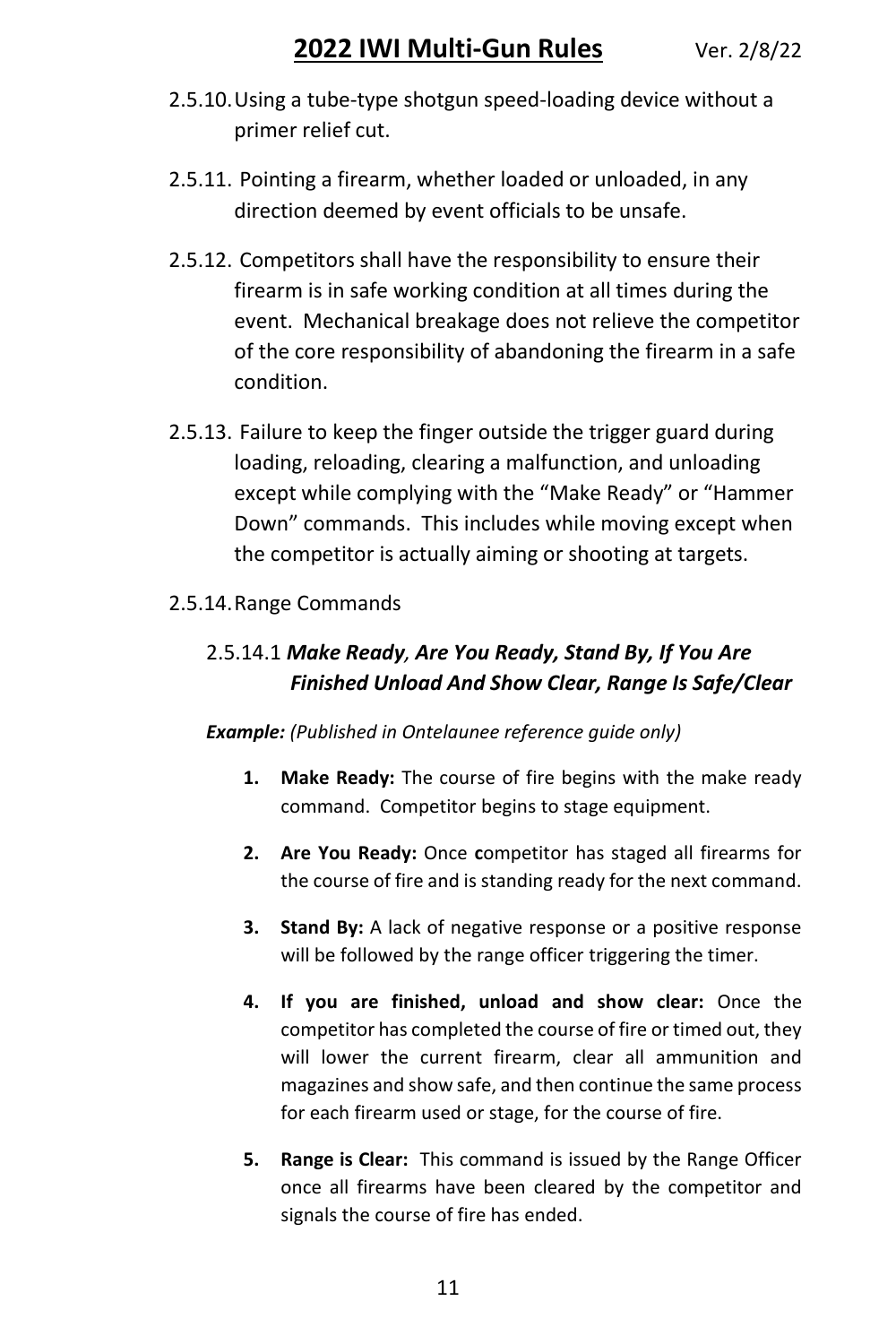#### **3. Ammunition**

- 3.1. Handgun ammunition shall be .355 inch in diameter (9mm parabellum) or larger, unless otherwise stipulated under equipment division rules.
- 3.2. Rifle ammunition shall be 5.45x39mm or larger, unless otherwise stipulated under equipment division rules.
	- 3.2.1. Rifle ammunition containing any type of steel core, bimetal jacketed or steel penetrator shall NOT be used during the match. Rifle ammunition may be checked at any time during the duration of the match by any match official.
- 3.3. Shotgun ammunition shall be 20 gauge or larger, unless otherwise stipulated under equipment division rules.
	- 3.3.1. Birdshot must be no larger than #6 birdshot and be made from lead or bismuth only. Iron/steel/tungsten birdshot is unsafe and prohibited.
	- 3.3.2. Max velocity 1350 fps, 2 ¾" 1 1/8 dram unless specified in the written stage brief (WSB).
- 3.4. Ammunition containing tracer, incendiary, armor piercing, bi-metal jacketed or steel jacketed or steel/tungsten/penetrator core projectiles is unsafe and prohibited. Participants will be given an opportunity to replace the prohibited ammunition with ammunition that is approved by the match and be allowed to continue to participate. If that competitor is discovered a second time utilizing prohibited ammunition, then the competitor will be disqualified from the event. Competitor shall reimburse the range for the cost of any repair or replacement of any range equipment or property damaged as a result of use of prohibited ammunition regardless of first offense or not.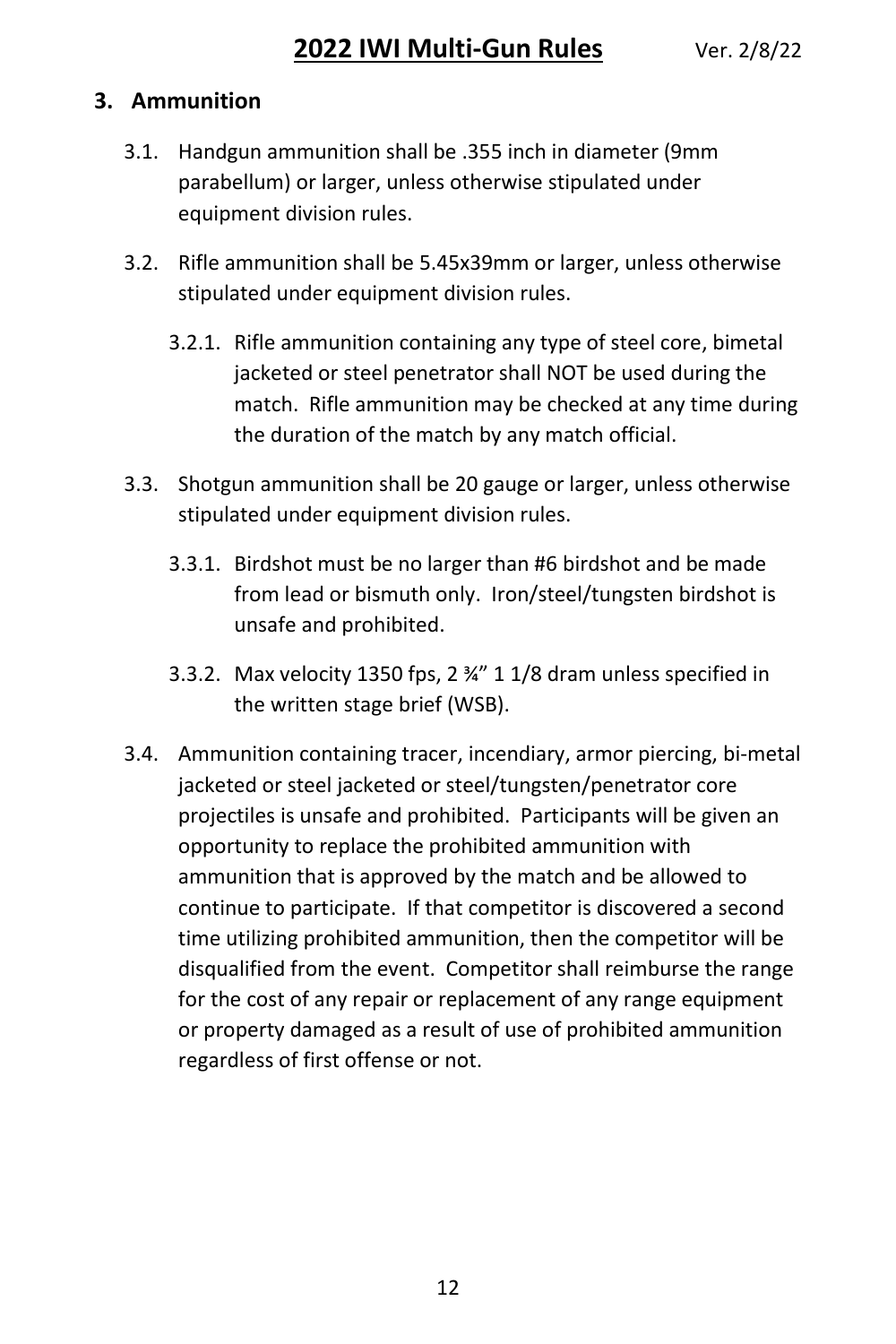3.5. In the event the range officer suspects the competitor has fired a "squib", the competitor will be stopped, and the range officer will inspect the firearm. If a "squib" is confirmed, the stage will be scored as shot, the competitor will be permitted to take corrective action and continue with the match. Should it be discovered that the suspected "squib" did not happen, the competitor will get the opportunity to re-shoot the stage.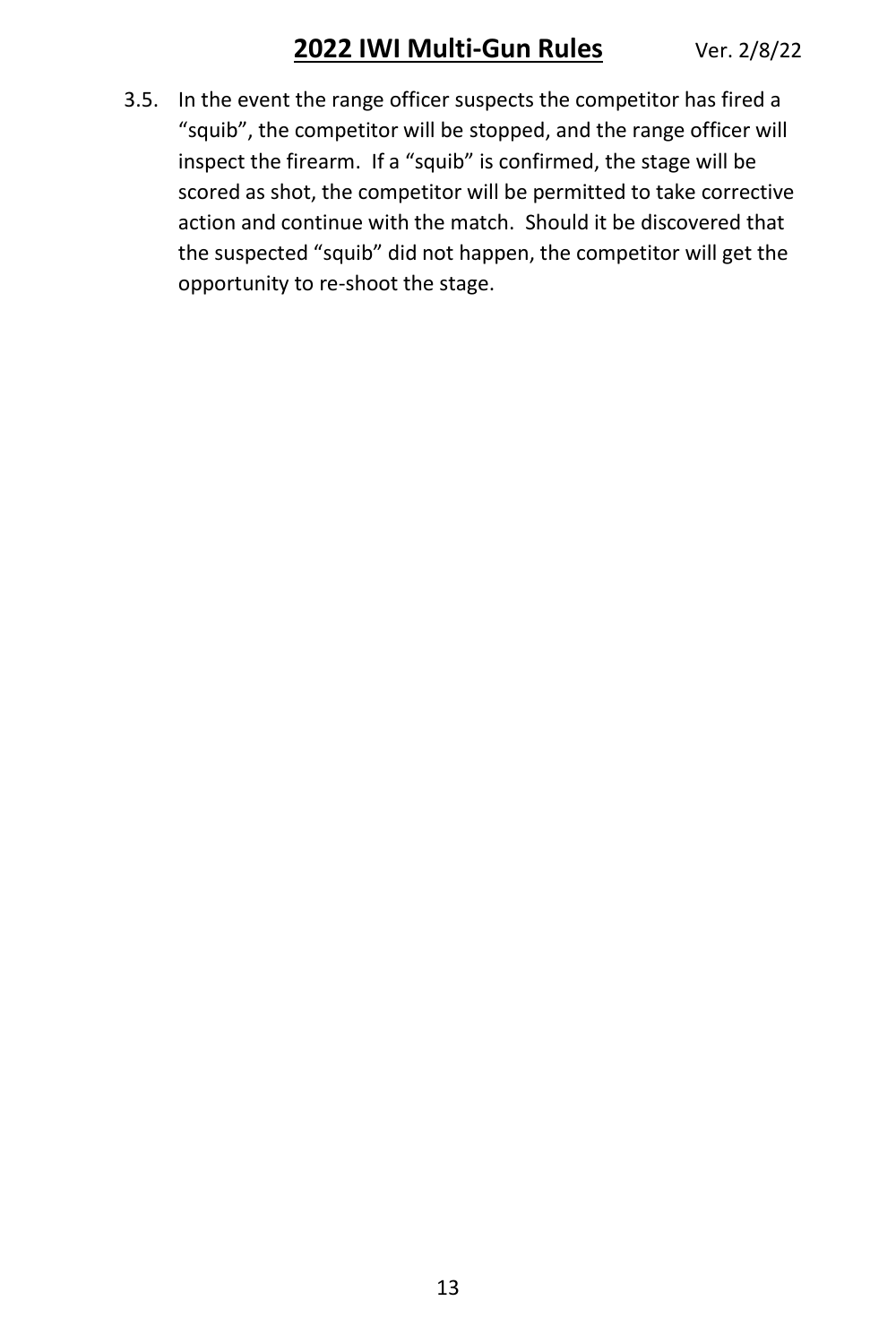#### **4. Firearms**

- 4.1. All firearms used by participants must be serviceable and safe. Event officials may inspect a participant's firearms at any time to check they are functioning safely. If any firearm is declared unserviceable or unsafe by an event official, it must be withdrawn from the event until it is repaired to the satisfaction of the Range Master(s).
- 4.2. Firearms capable of fully automatic- or burst-fire ("machine guns") may NOT be used during the event.
- 4.3. Participants must use the same firearms (handgun, rifle and shotgun) for the entire event.
	- 4.3.1. If a participant's firearm becomes unserviceable, that participant may replace their firearm with another of a substantially similar model, caliber and sighting system only with the approval of the Range Master(s).
- 4.4. Participants MAY NOT reconfigure any firearm during the course of the event. Explicitly prohibited acts include changing caliber, barrel length, shotgun magazine tube length, sighting systems and/or stock style. Explicitly permitted acts include changing of chokes, installing or removing support devices (e.g. bipods), slings and other minor accessories (e.g. scope covers).
	- 4.4.1. If a participant's firearm becomes unserviceable, that participant may repair their firearm with directly equivalent replacement parts. If replacement parts result in a significant change to the firearm configuration, then the repair must be approved by the Range Master(s).
- 4.5. Unless otherwise stipulated in the stage briefing, required firearms will begin the stage in the following ready conditions:
	- 4.5.1. Handgun: Loaded to division start capacity and holstered. In the case of single-action autos or double-action autos with manual override safeties, the safety catch must be in the "safe" position. In the case of double-action only autos and revolvers, the hammer must be down/forward.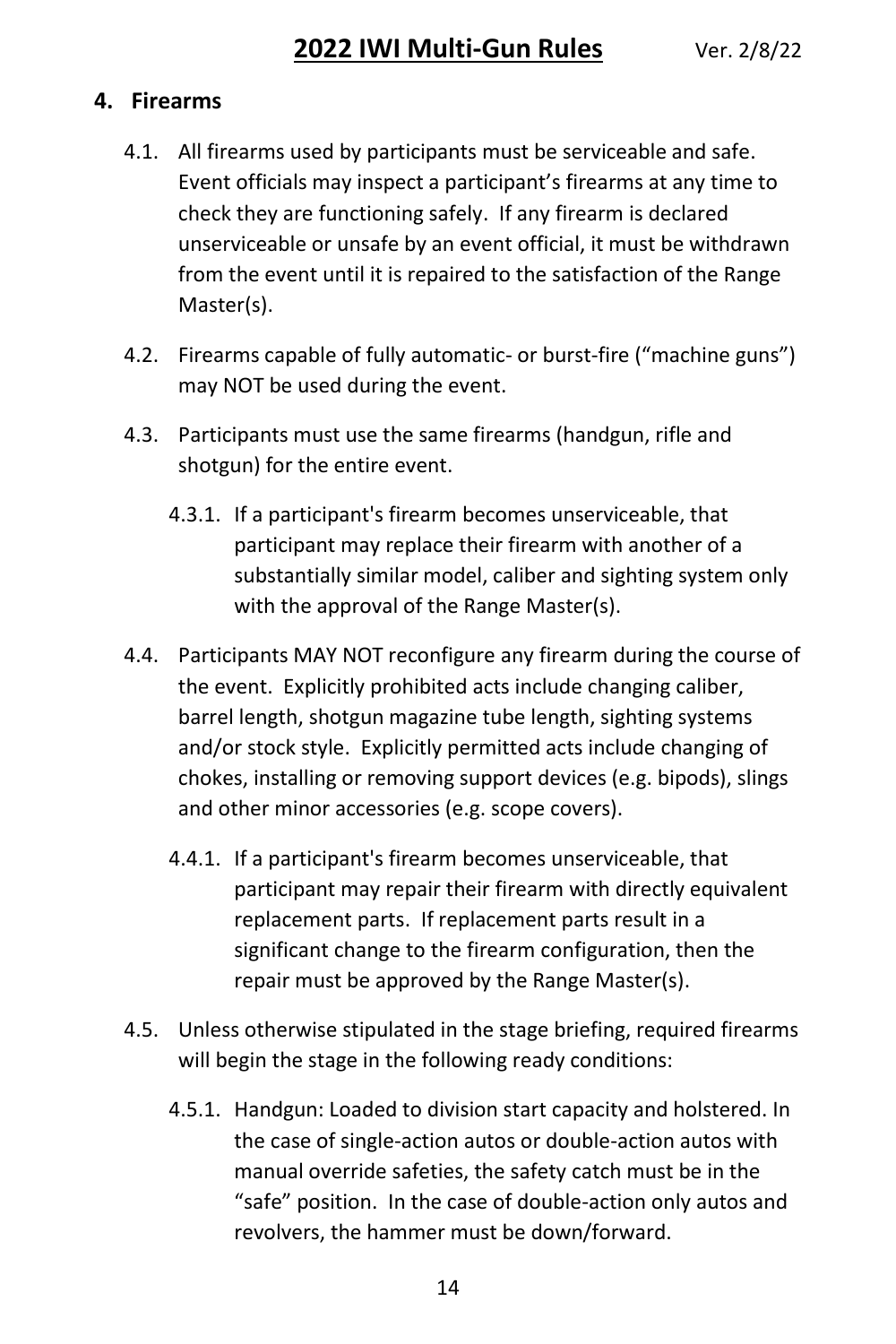- 4.5.2. Rifle: Loaded to division or designated capacity and held in the low ready or port arms position. Safety catch must be in the "safe" position.
- 4.5.3. Shotgun: Loaded to division or designated capacity held in the low ready or port arms position. Safety catch must be in the "safe" position.
- 4.5.4. Participants may not touch or hold any firearm loading device or ammunition after the "Standby" command and before the "Start Signal" (except for unavoidable touching with the lower arms).
- 4.5.5. Any firearm that the competitor decides to stage may be loaded up to division capacity with the bolt forward on an empty chamber and the competitor may choose not to engage the external manual safety if staged muzzle down in a dump barrel for long guns.
- 4.5.6. In the event of a slung firearm at the start, the sling must be attached to the firearm and the sling must be touching a collar bone on the participant in such a manner that it will support the weight of the firearm without any other assistance.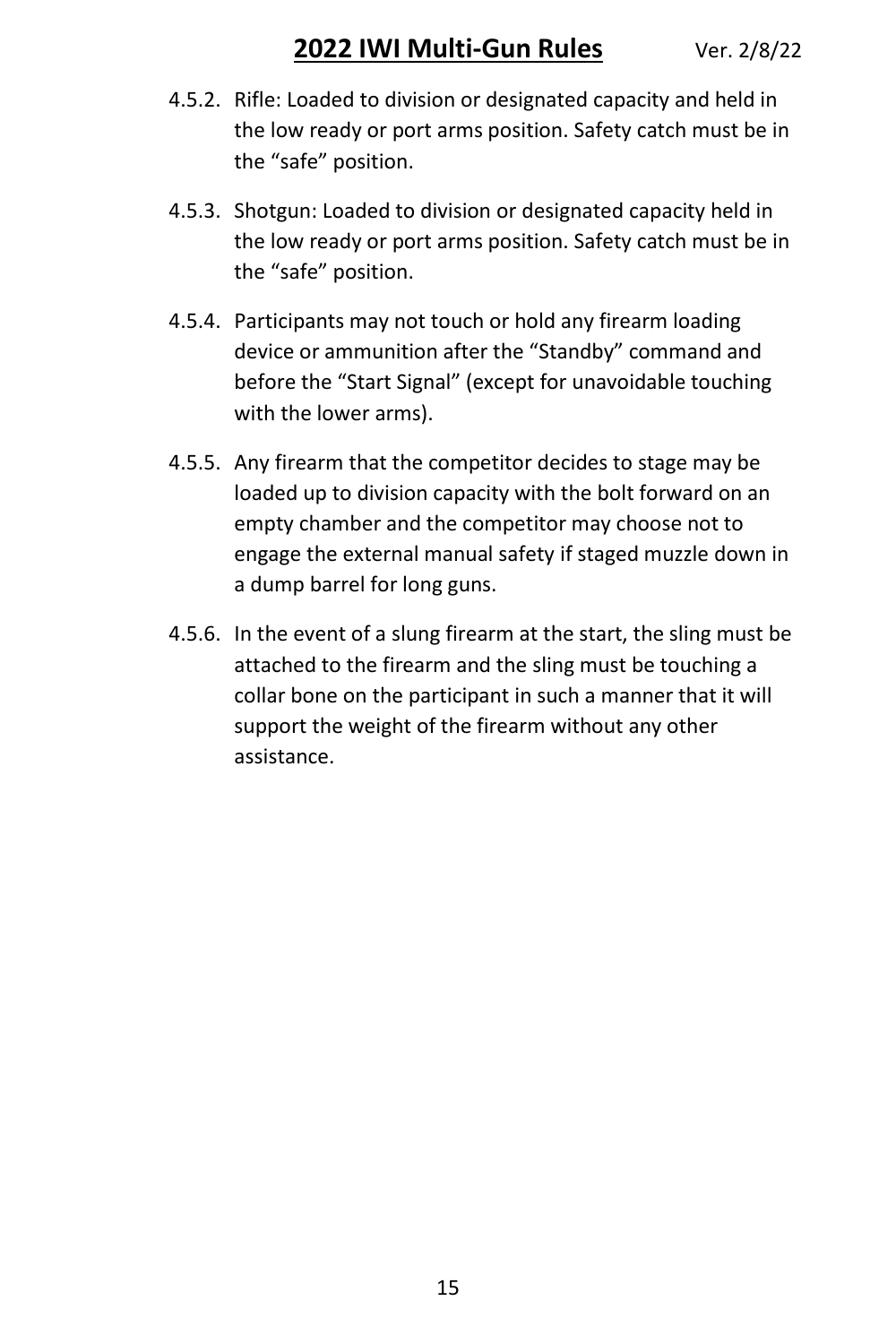#### **5. Equipment Divisions**

- 5.1. Participants will declare one equipment division at the beginning of the event.
	- 5.1.1. Equipment divisions are: Open, Tactical Scope, Tactical Limited and Heavy Metal Scope.
	- 5.1.2. Failure to meet all the equipment and ammunition requirements for the declared division shall result in the participant being placed into Open division. If the requirements of Open division are not met, the participant's scores will be excluded from the final event results.

#### 5.2. Open division

5.2.1. Handgun holsters must safely retain the handgun during vigorous movement. The holster material must completely cover the trigger on all semiautomatic pistols. Revolver holsters must completely cover the trigger and the cylinder. The belt upon which the handgun holster is attached must be worn at waist level. Shoulder holsters and cross draw holsters are prohibited.

#### 5.2.2. Handgun

- 5.2.2.1. There is no limit to magazine length in Open.
- 5.2.2.2. Electronic sights, optical sights, extended sights, compensators, weights and barrel porting are permitted.

#### 5.2.3. Rifle

- 5.2.3.1. Supporting devices (e.g. bipods) are permitted and may begin any stage folded or deployed at the participant's discretion.
- 5.2.3.2. Quantity and type of sighting devices are unrestricted.
- 5.2.3.3. Magazine capacity is unrestricted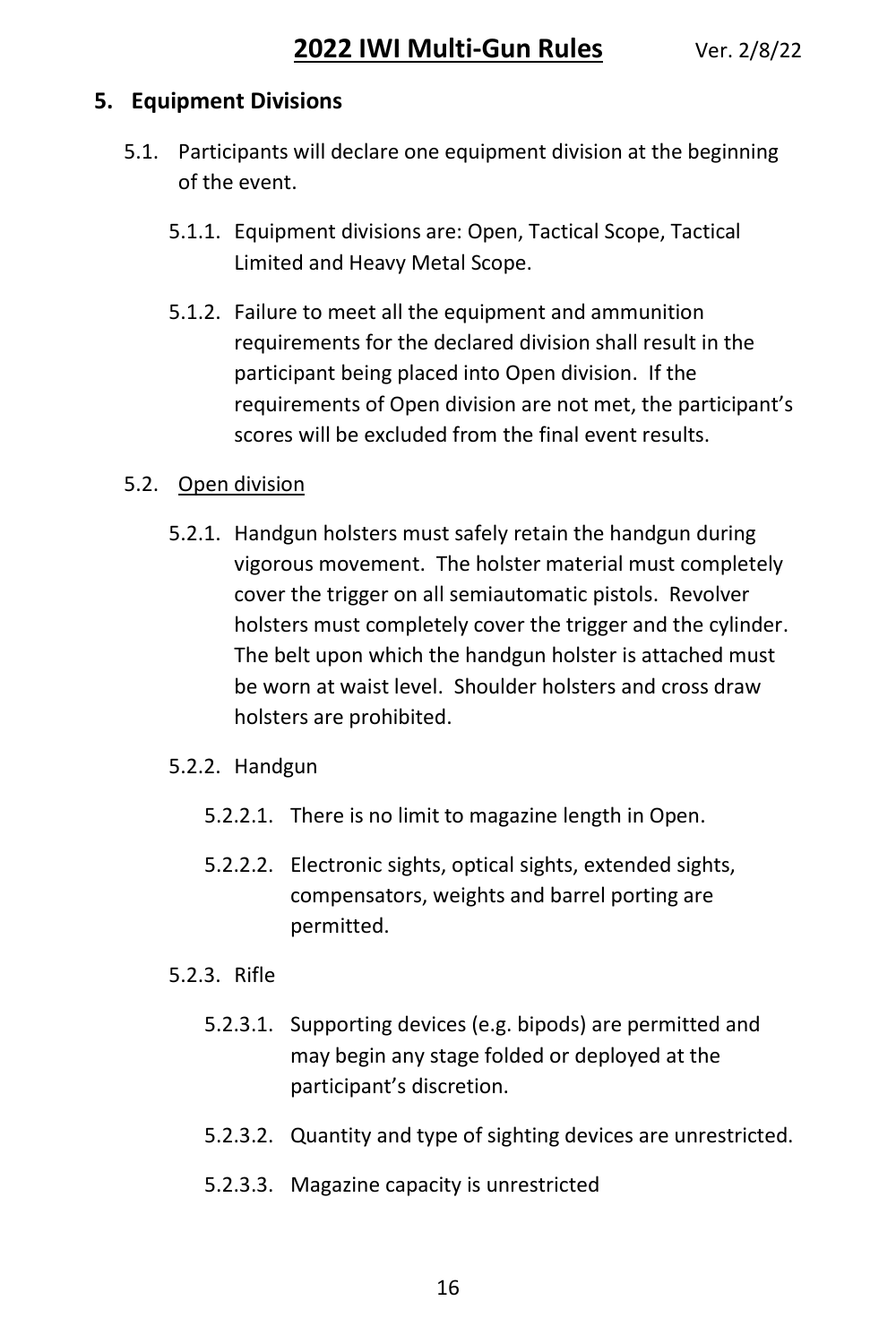#### 5.2.4. Shotgun

- 5.2.4.1. Speed loading devices and/or detachable box magazines is permitted.
- 5.2.4.2. Tubular speed loading devices must feature a primer relief cut.
- 5.2.4.3. Quantity and type of sighting devices are unrestricted.
- 5.2.4.4. Magazine capacity is unrestricted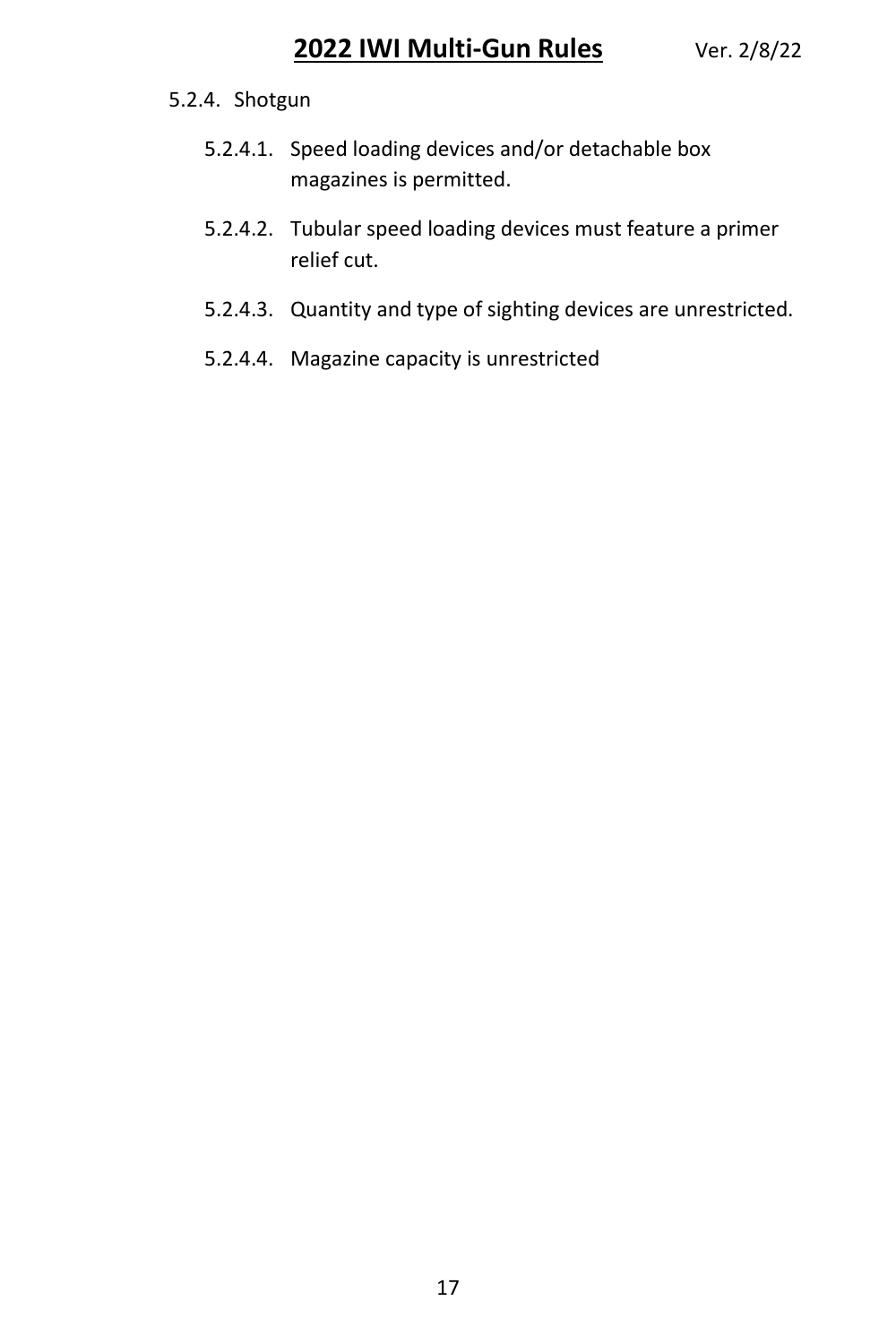#### 5.3. Tactical Scope division

- 5.3.1. Handgun holsters must safely retain the handgun during vigorous movement. The holster material must completely cover the trigger on all semiautomatic pistols. Revolver holsters must completely cover the trigger and the cylinder. The belt upon which the handgun holster is attached must be worn at waist level. Shoulder holsters and cross draw holsters are prohibited.
- 5.3.2. Handgun
	- 5.3.2.1. Any device attached to the handgun atop the slide or below the dust cover including but not limited to electronic sights, optical sights, extended sights, flashlights or lasers are prohibited. Compensators, weights and barrel porting is prohibited. Laser sights built into the handgun grip or frame are prohibited.
	- 5.3.2.2. Magazines length may not exceed 170mm in the case of single column magazines and may not exceed 140mm in the case of staggered column magazines.
- 5.3.3. Rifle
	- 5.3.3.1. Not more than one (1) electronic or optical sight is permitted.
	- 5.3.3.2. A supplemental magnifier may be used with the permitted optical sight provided the magnifier does not contain an aiming reticle and cannot be used as an aiming device by itself and remains mounted in the same location on the rifle for the duration of the event. A participant may use the magnifier in either the magnified or unmagnified mode without restriction.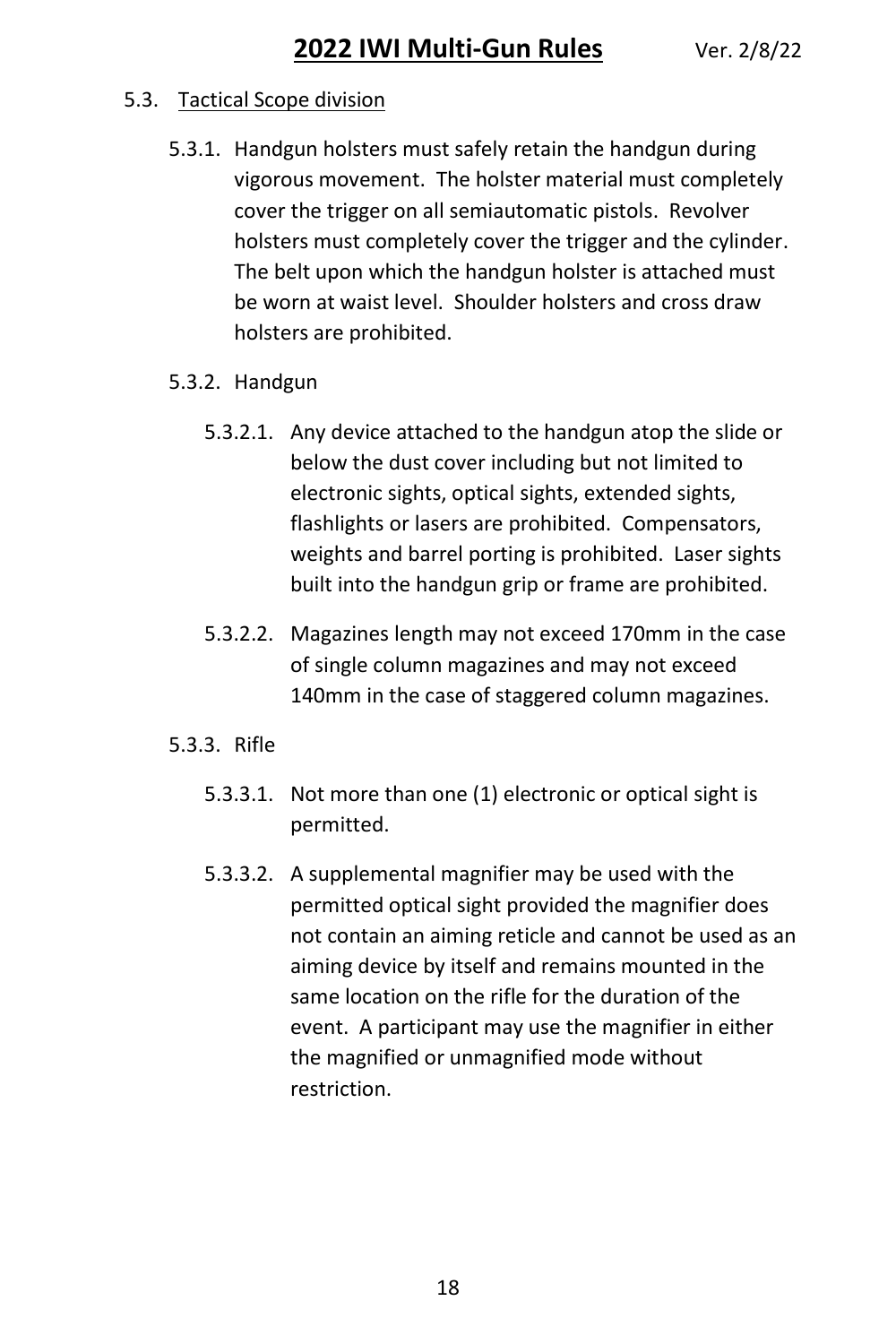- 5.3.3.3. Supporting devices (bipods, etc.) are prohibited. All other devices attached to the forend must fit inside an 18" piece of 4" PVC pipe when fully deployed or unfolded. This includes but is not limited to barricade stops, angled foregrips, and backup iron sights. If the pipe fails to fit all the way back to the scope, scope mount or magazine well the competitor will be moved to the open division.
- 5.3.3.4. Compensators and muzzle brakes may not exceed 1 inch in diameter and 3 inches in length (as measured from the barrel muzzle to the end of the compensator).
- 5.3.3.5. Drum magazines are prohibited. Coupled magazines are permitted (no more than two may be coupled together).
- 5.3.3.6. No limit on magazine capacity but may be stipulated by Match Directors.

#### 5.3.4. Shotgun

- 5.3.4.1. Only tubular magazines are permitted.
- 5.3.4.2. Electronic or optical sights are prohibited.
- 5.3.4.3. Supporting devices (bipods, etc.) are prohibited.
- 5.3.4.4. Barrel devices designed/intended to reduce recoil or muzzle movement (e.g. compensators, barrel porting) are prohibited.
- 5.3.4.5. Speed loading devices and/or detachable box magazines are prohibited.
- 5.3.4.6. Magazine tube extensions are permitted.
- 5.3.4.7. Not more than nine (9) rounds total may be loaded at the beginning of any stage.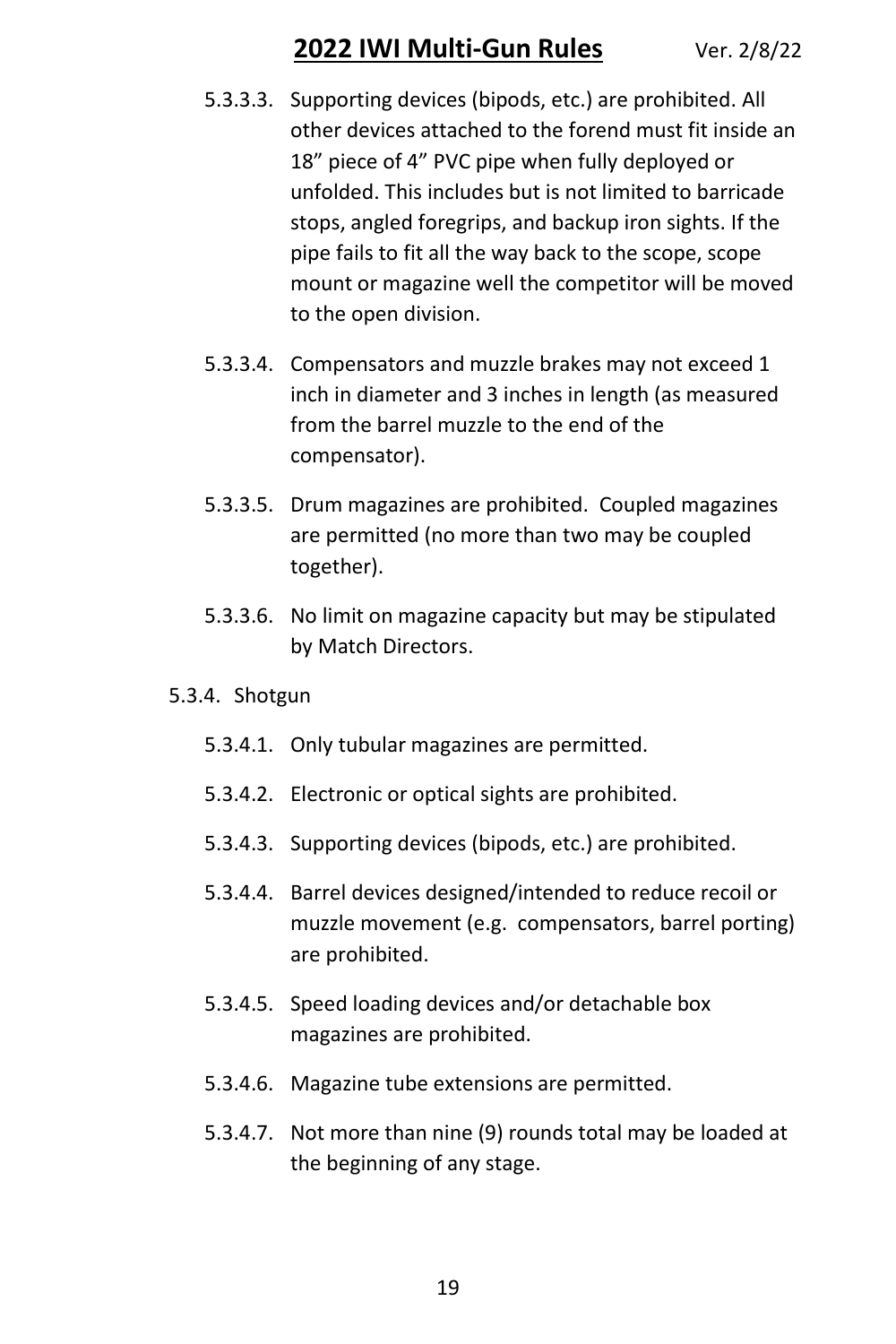#### 5.4. 2 Gun ( Rifle / Pistol ) Division

- 5.4.1. Handgun holsters must safely retain the handgun during vigorous movement. The holster material must completely cover the trigger on all semiautomatic pistols. Revolver holsters must completely cover the trigger and the cylinder. The belt upon which the handgun holster is attached must be worn at waist level. Shoulder holsters and cross draw holsters are prohibited.
- 5.4.2. Handgun
	- 5.4.2.1. Any device attached to the handgun below the dust cover including but not limited to electronic sights, optical sights, extended sights, flashlights or lasers are prohibited. Compensators, weights and barrel porting is prohibited. Laser sights built into the handgun grip or frame are prohibited.
	- 5.4.2.2. For the 2022 Season we will be allowing iron sights or slide mounted RDS in this division.
	- 5.4.2.3. Magazines length may not exceed 170mm in the case of single column magazines and may not exceed 140mm in the case of staggered column magazines.
- 5.4.3. Rifle
	- 5.4.3.1. Not more than one (1) electronic or optical sight is permitted.
	- 5.4.3.2. A supplemental magnifier may be used with the permitted optical sight provided the magnifier does not contain an aiming reticle and cannot be used as an aiming device by itself and remains mounted in the same location on the rifle for the duration of the event. A participant may use the magnifier in either the magnified or unmagnified mode without restriction.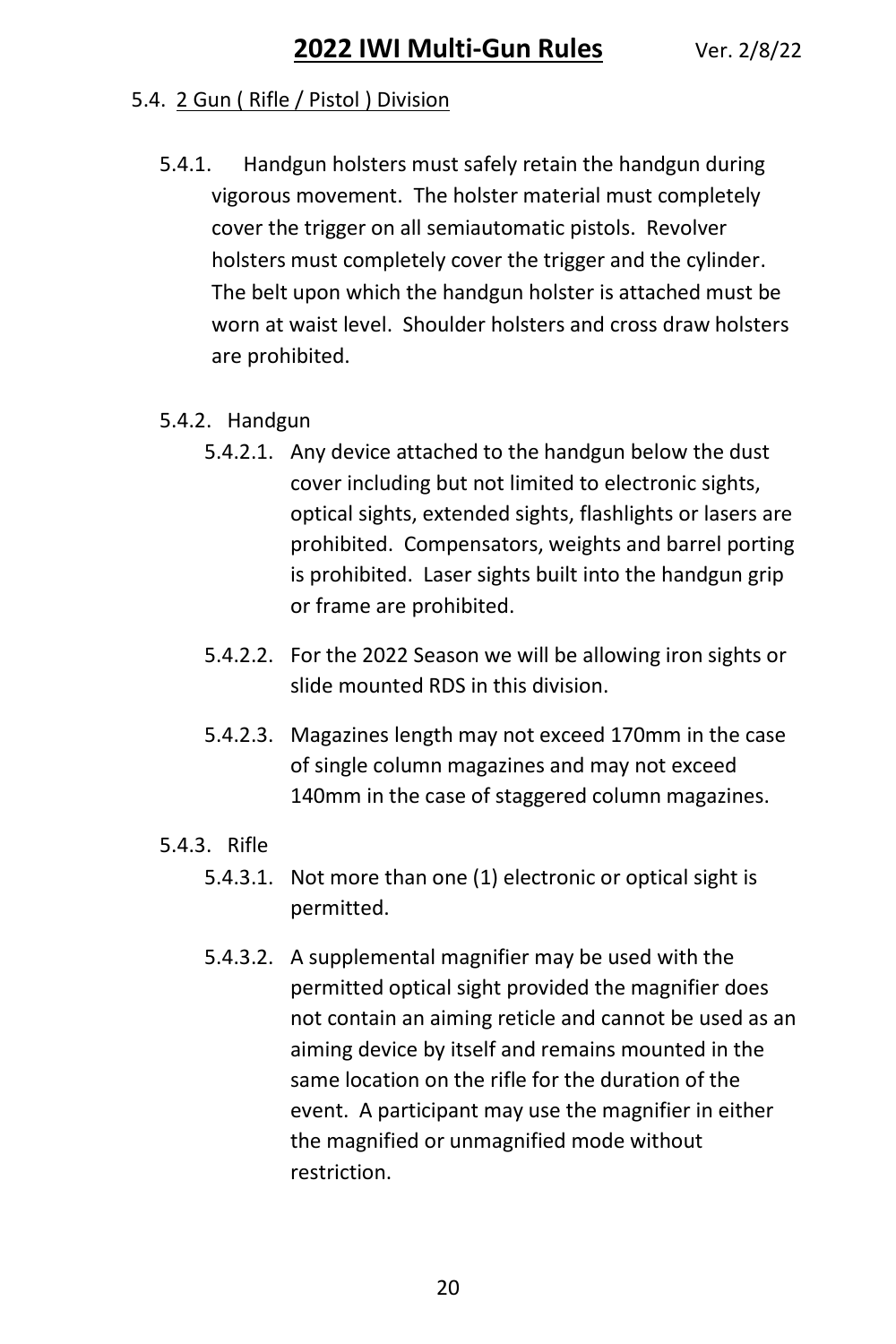- 5.4.3.3. Supporting devices (bipods, etc.) are prohibited. All other devices attached to the forend must fit inside an 18" piece of 4" PVC pipe when fully deployed or unfolded. This includes but is not limited to barricade stops, angled foregrips, and backup iron sights. If the pipe fails to fit all the way back to the scope, scope mount or magazine well the competitor will be moved to the open division.
- 5.4.3.4. Compensators and muzzle brakes may not exceed 1 inch in diameter and 3 inches in length (as measured from the barrel muzzle to the end of the compensator).
- 5.4.3.5. Drum magazines are prohibited. Coupled magazines are permitted (no more than two may be coupled together).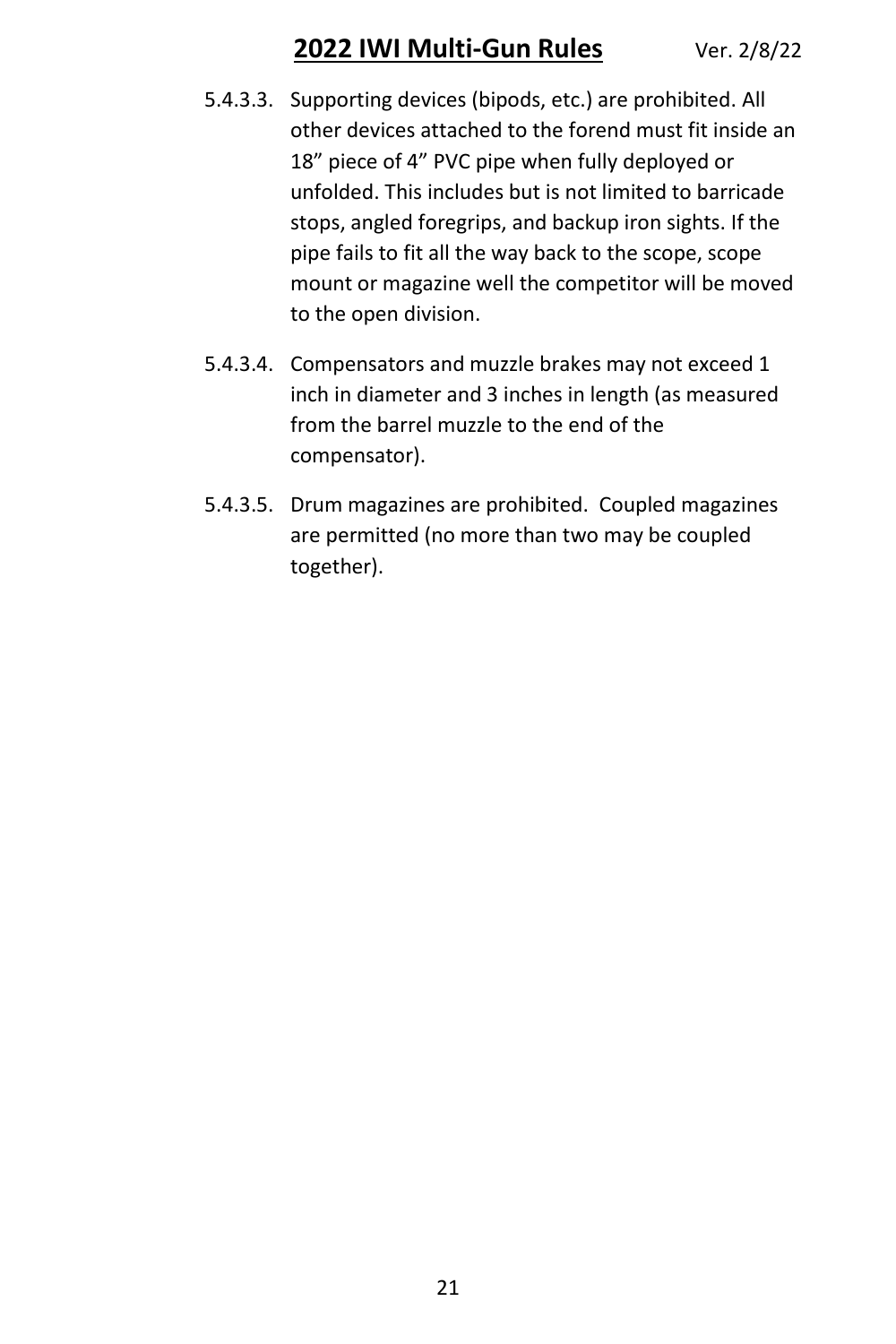#### 5.5. 2x4 Open division

- 5.5.1.Handgun holsters must safely retain the handgun during vigorous movement. The holster material must completely cover the trigger on all semiautomatic pistols. Revolver holsters must completely cover the trigger and the cylinder. The belt upon which the handgun holster is attached must be worn at waist level. Shoulder holsters and cross draw holsters are prohibited.
- 5.5.2.Handgun
	- 5.5.2.1. There is no limit to magazine length in Open.
	- 5.5.2.2. Electronic sights, optical sights, extended sights, compensators, weights and barrel porting are permitted.
- 5.5.3.Rifle
	- 5.5.3.1. Supporting devices (e.g. bipods) are permitted and may begin any stage folded or deployed at the participant's discretion.
	- 5.5.3.2. Quantity and type of sighting devices are unrestricted.
	- 5.5.3.3. Magazine capacity is unrestricted

#### 5.5.4.Shotgun

- 5.5.4.1. Speed loading devices and/or detachable box magazines is permitted.
- 5.5.4.2. Tubular speed loading devices must feature a primer relief cut.
- 5.5.4.3. Quantity and type of sighting devices are unrestricted.
- 5.5.4.4. Magazine capacity is unrestricted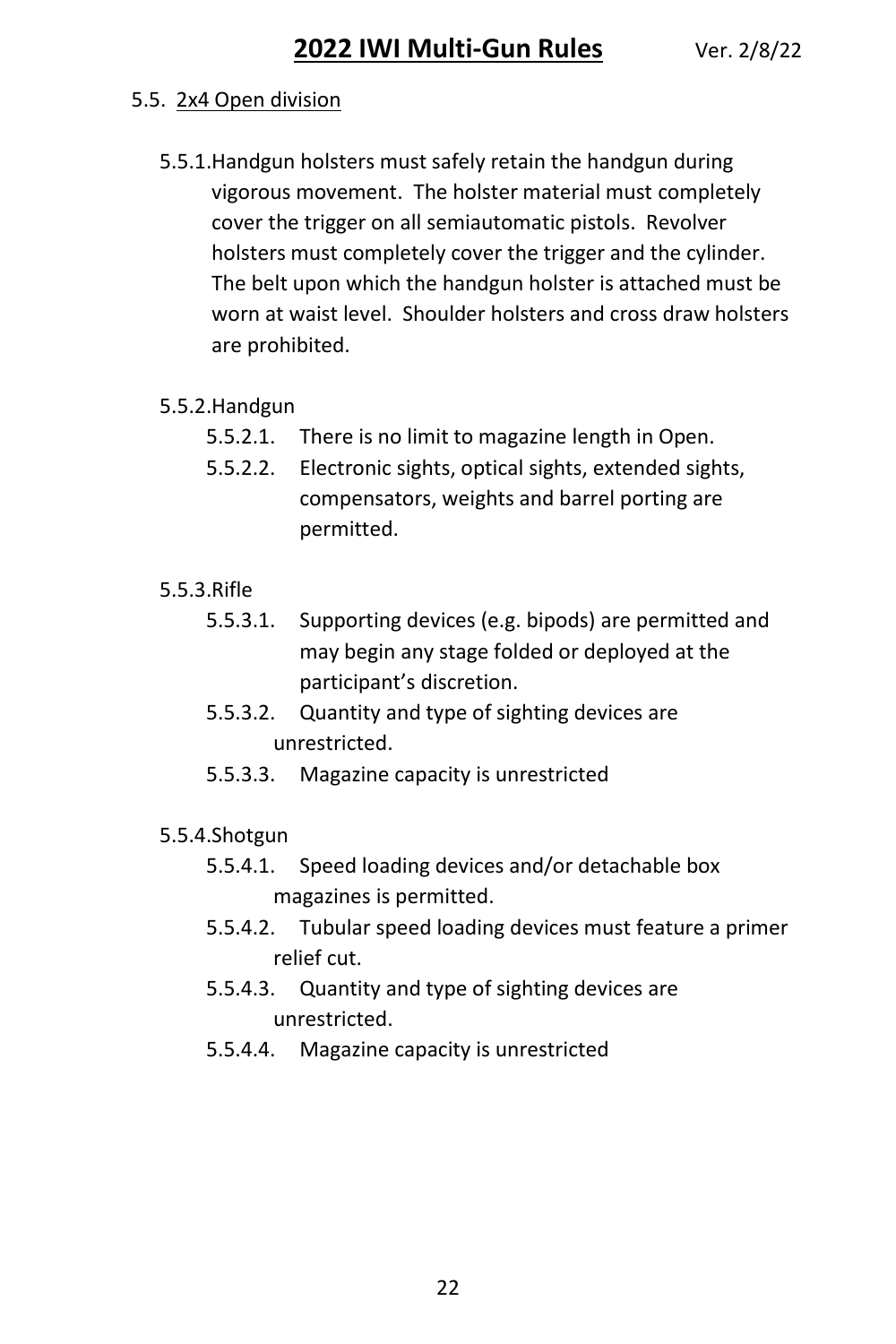#### 5.5.5. PCC Rifle

- 5.5.5.1. Rifle, PCR, Pistol, or SG option on every stage. Stage briefing will state any mandatory firearms, as well as a minimum or maximum as applicable.
- 5.5.5.2. Supporting devices (e.g. bipods) are permitted and may begin any stage folded or deployed at the participant's discretion.
- 5.5.5.3. Quantity and type of sighting devices are unrestricted.
- 5.5.5.4. Magazine capacity is unrestricted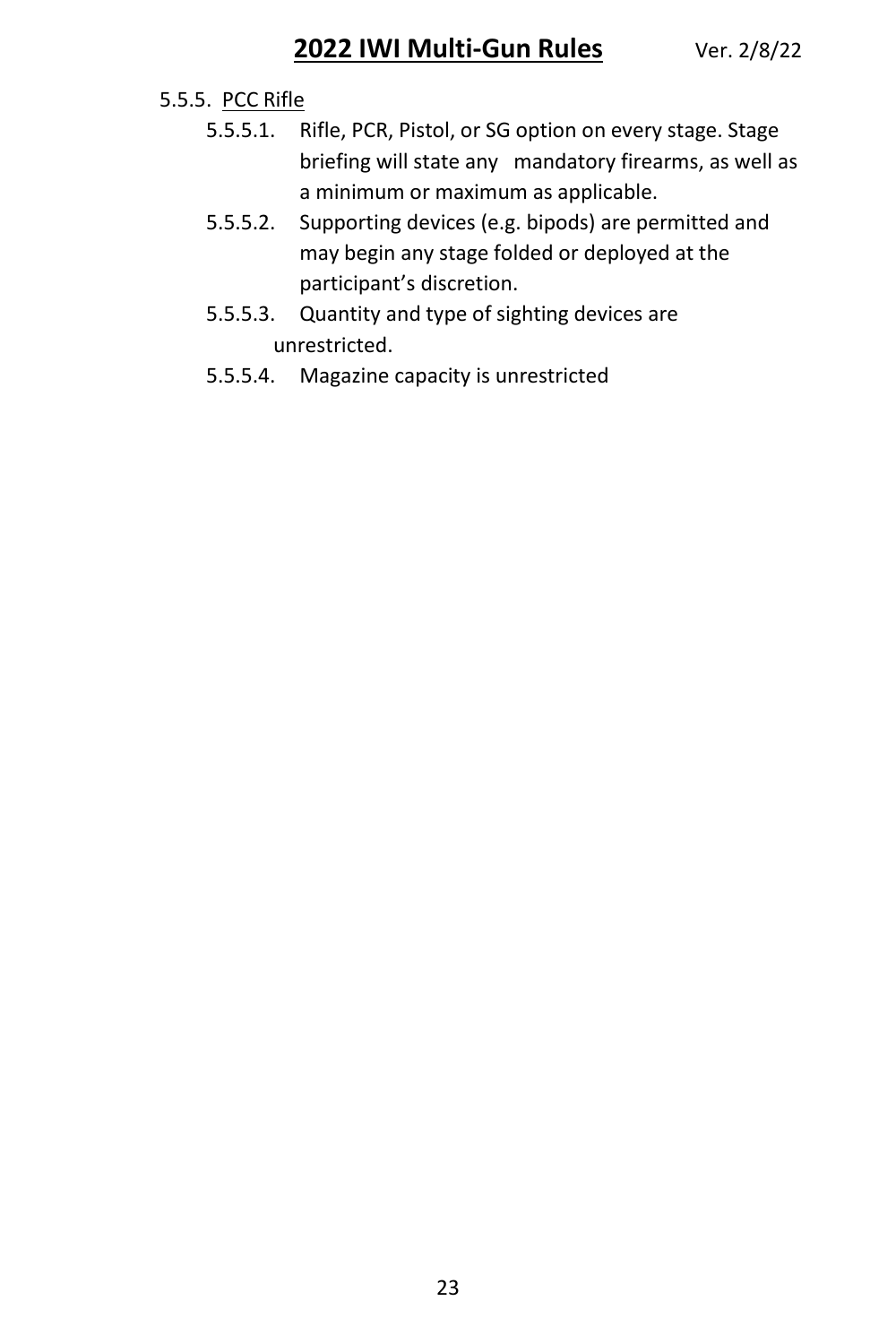#### **6. Scoring and Awards**

- 6.1. Stage scoring will be based on time plus penalties and be club dependent check with the Match Director beforehand.
	- 6.1.1.1. One (1) hit in the "A" scoring zone of the Metric or Classic paper targets.
	- 6.1.1.2. One (1) hit in the inner scoring ring of the 3GN or UML paper targets.
	- 6.1.1.3. Two (2) hits anywhere in the scoring area, in any combination of the C-zone and/or D-zone or two anywhere in the outer scoring area of the 3GN target, IPSC classic target and USPSA metric target. Target must have grease ring and not tumbled bullet caused by soft cover like a barrel. Shoot through paper targets will be scored as shot if shot is circular and not tumbled. *Shoot through targets will be scored, shoot through "No Shoot" targets will also be scored.*
	- 6.1.1.4. If a cardboard target is designated on the written stage briefing as a shotgun slug target only one (1) hit is required anywhere in the scoring zone on a cardboard target with a shotgun slug.
	- 6.1.1.5. Steel designated slug targets will require one hit to neutralize. Long range penalties apply for slug targets 100 yards or greater.
	- 6.1.1.6. **One (1) hit in the C-zone, D-zone** or the outer scoring area only = 5 second penalty (Failure to Neutralize).
	- 6.1.1.7. Metric, IPSC cardboard "shoot" or 3 Gun Nation Targets that are not neutralized will incur time penalties or per Match Directors scoring rule set.
		- 6.1.1.7.1. No hits on target, but target was engaged =  $10$ second penalty (Un-hit Target).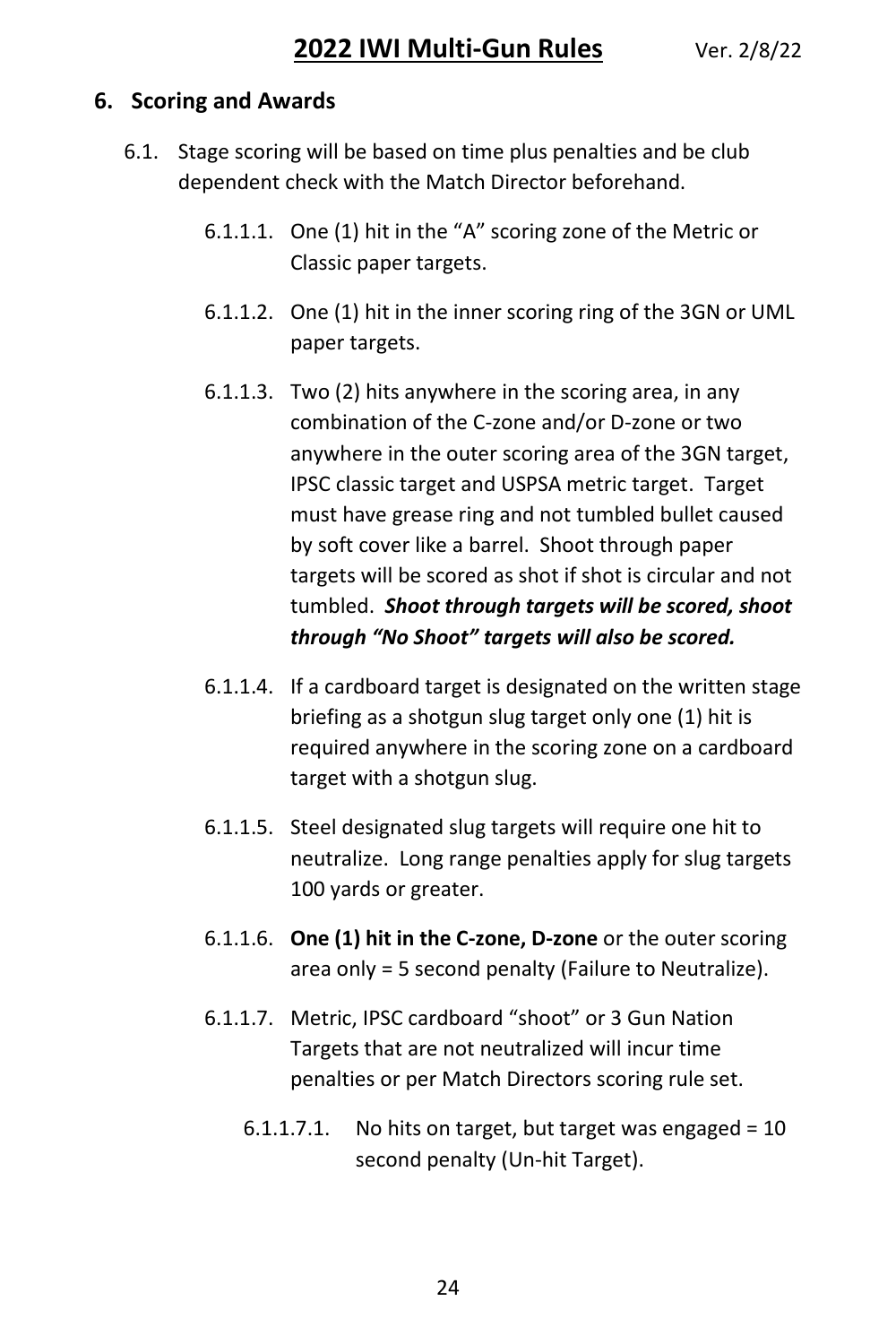- 6.1.1.7.2. No hits on target and target was not engaged = 15 second penalty (Un-Hit Target that was Not Engaged).
- 6.1.1.8. Knock-down/swinging/flashing targets/reactive steel that do not fall/react will incur time penalties as follows:
	- 6.1.1.8.1. Target did not fall/react but target was engaged =10 second penalty (Un-hit Target).
	- 6.1.1.8.2. Target did not fall/react was not engaged = 15 second penalty (Un-Hit Target that was Not Engaged).
	- 6.1.1.8.3. Spinner target not engaged at the top and bottom plate will incur = 15 second penalty per plate (FTE), the spinner target must complete one revolution. Spinner that does not complete one revolution will incur a 30 second penalty. Spinner penalties may be superseded per the club's safety brief or written stage brief (WSB).
	- 6.1.1.8.4. Long range steel target (as designated in the stage walk through) that does not react = 20 second penalty (un-hit long range target).
	- 6.1.1.8.5. Long range steel target (as designated in the stage walk through) that does not react, and target was not engaged = 30 second penalty (un-hit long range target that was not engaged).
	- **6.1.1.8.6. The match director may stipulate any target is, or is not, a long range target, but the default distance for long range is 100 yards.**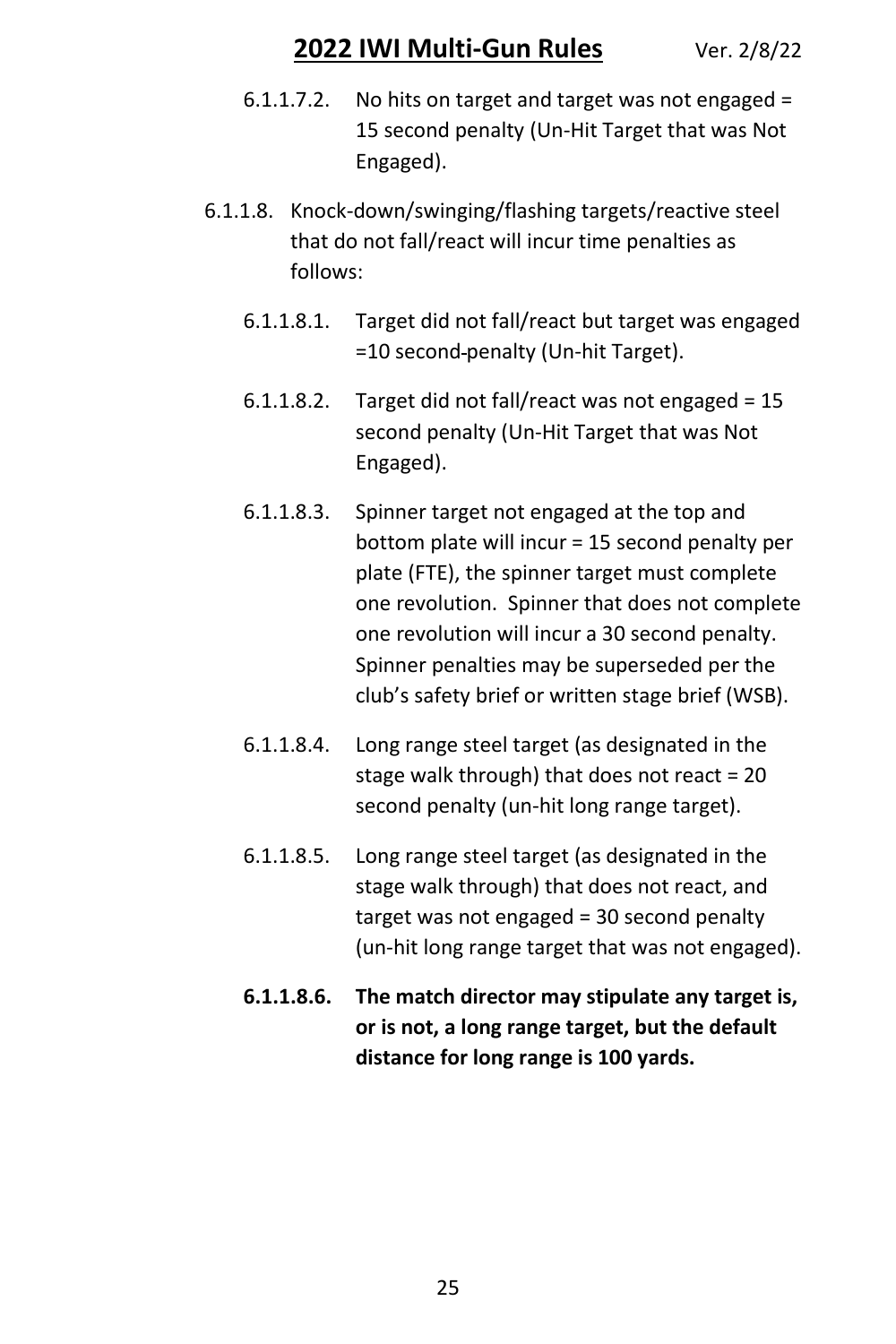- 6.1.1.9. Frangible targets that do not break will incur time penalties as follows:
	- 6.1.1.9.1. Target did not break, but target was engaged  $=$ 10 second penalty (Un-hit Target).
	- 6.1.1.9.2. Target did not break, and target was not engaged = 15 second penalty (Target Not Hit and Not Engaged).
	- 6.1.1.9.3. Aerial target did not break but was engaged  $= 5$ second penalty (Un-hit aerial target).
	- 6.1.1.9.4. Aerial target did not break, and target was not engaged  $=$  10 second penalty (Un-hit aerial target Not Hit and Not Engaged).
- 6.1.1.10. Scoring hits on designated "No Shoot" targets will incur a 10 second penalty per hit, up to a maximum of 2 hits per no-shoot. Steel "No Shoot" targets must fall to receive a penalty. Frangible "No Shoot" targets must break to receive a penalty.
- 6.1.1.11. Failure to follow the procedure in the stage briefing will result in a 20 second penalty. If a competitive advantage is deemed to have been gained, procedural penalties may be applied on a "per shot" basis.
	- 6.1.1.11.1. Failure to ground a firearm in a manner designated by the written stage briefing shall result in a 20 second procedural penalty per occurrence. Should the written stage briefing fail to designate, the default manner shall be handgun in a handgun bunker, and long guns in long gun bunkers if available, or on a table if no bunkers are available. Failure to designate in the written stage briefing shall never be an excuse to ground in an unsafe manner.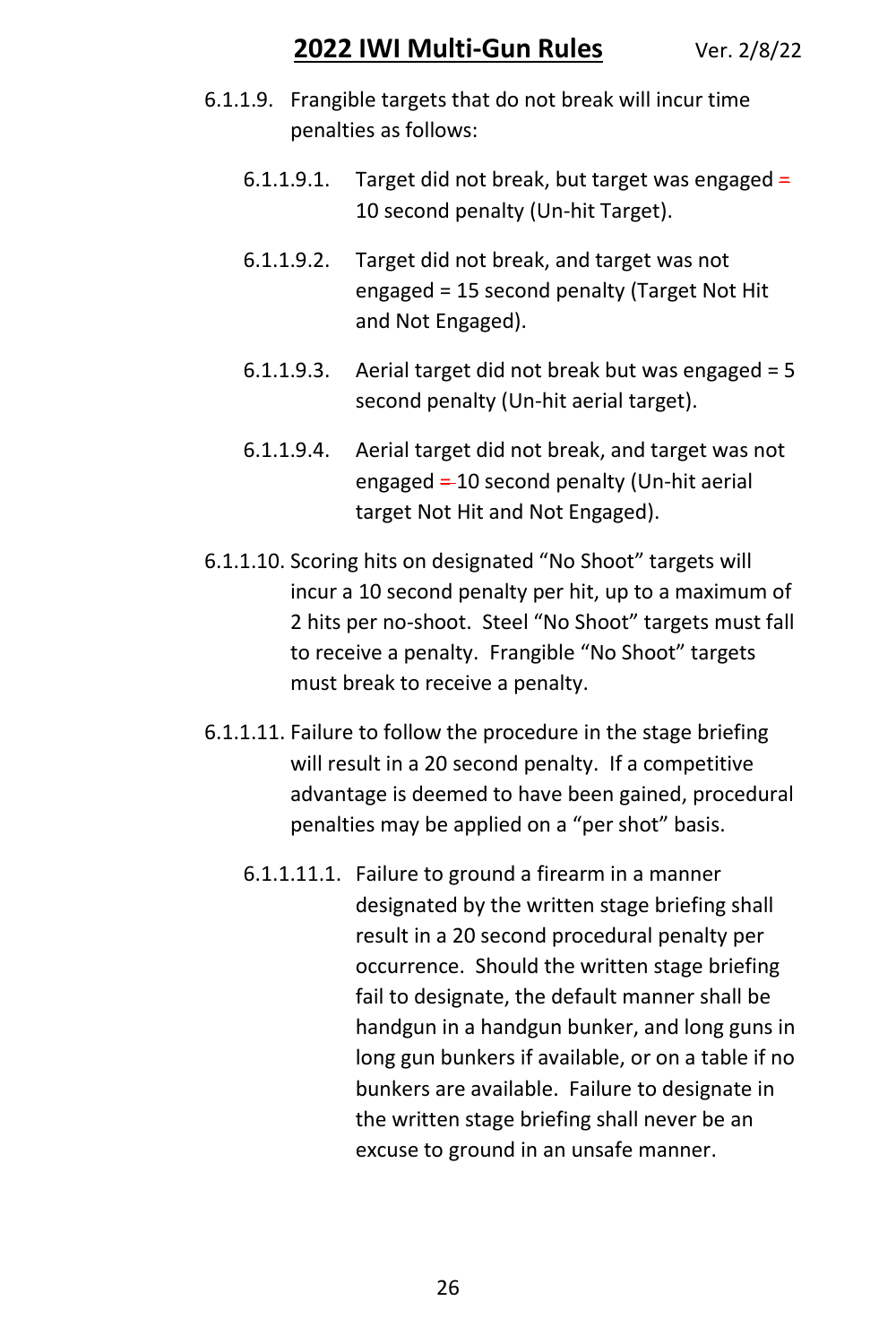- 6.1.1.11.2. If it is determined by the Range Master that a participant started a stage in a position other than that as stated in the stage description, a procedural penalty shall be applied and if the opinion of the range master a competitive advantage was gained a 60 second "Super-Procedural " penalty shall be applied. Either penalty shall be applied without consideration of the competitor being given a reshoot.
- 6.1.1.12. Fault Lines or Free Fire Zones
	- 6.1.1.12.1 Raised fault lines (rope, caution tape or other elevated fault line) may not be crossed or broken by the competitor. Procedural Penalty = 30 seconds
	- 6.1.1.12.2 Ground fault lines may be crossed by the competitor.
	- 6.1.1.12.3 Free Fire Zones exiting a free fire zone is not allowed on any stage and will incur a 30 second penalty when deemed to provide a competitive advantage or short cut for each occurrence between the start signal and final shot.
	- 6.1.1.12.4 The RO may call "Foot" for a competitor who unknowing steps outside of the fault lines or free fire zones while engaging a target. The competitor who continues to engage targets after the "Foot" call will incur a procedural penalty of 30 seconds per shot fired.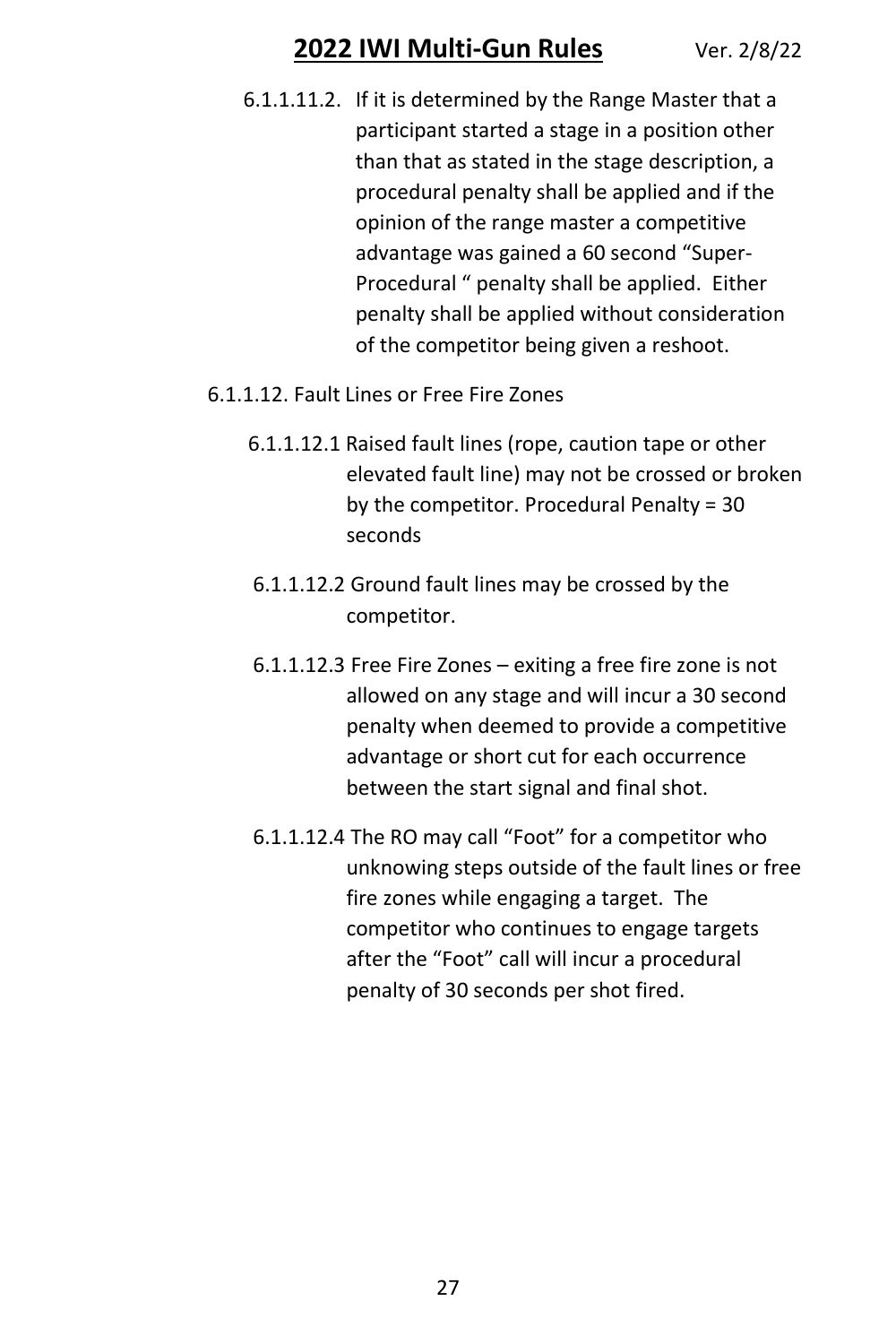- 6.2. Matches may be scored one of two ways, as Match Director elects "Time Plus Points" or "Straight Time Plus".
	- 6.2.1. "Time Plus Points"
		- 6.2.1.1. Total stage time will be raw time, adjusted for any penalties incurred with points assigned to each stage
		- 6.2.1.2. Point values assigned to each stage.
		- 6.2.1.3. Each stage will be weighted based on anticipated length of time to shoot the stage. Any point value may be given to a stage before the match.
		- 6.2.1.4. The order of finish from top to bottom will be determined by hit factor value based on the fastest time by division with the winner of each stage receiving 100% of the stage points and all other competitors receiving stage points based on the percentage of the stage winner.
		- 6.2.1.5. Match score will be the sum total of the stage points from all stages.
	- 6.2.2. "Straight Time Plus"
		- 6.2.2.1. Total stage time will be raw time, adjusted for any penalties incurred.
		- 6.2.2.2. Match score will be the sum total of all adjusted stage times.
- 6.3. Divisions recognized will be 3 Gun Open, 3 Gun Tac Ops, 2 Gun, 2x4 Open. Top 2 Overall in each division will be awarded as follows: Champion, 2nd Place Overall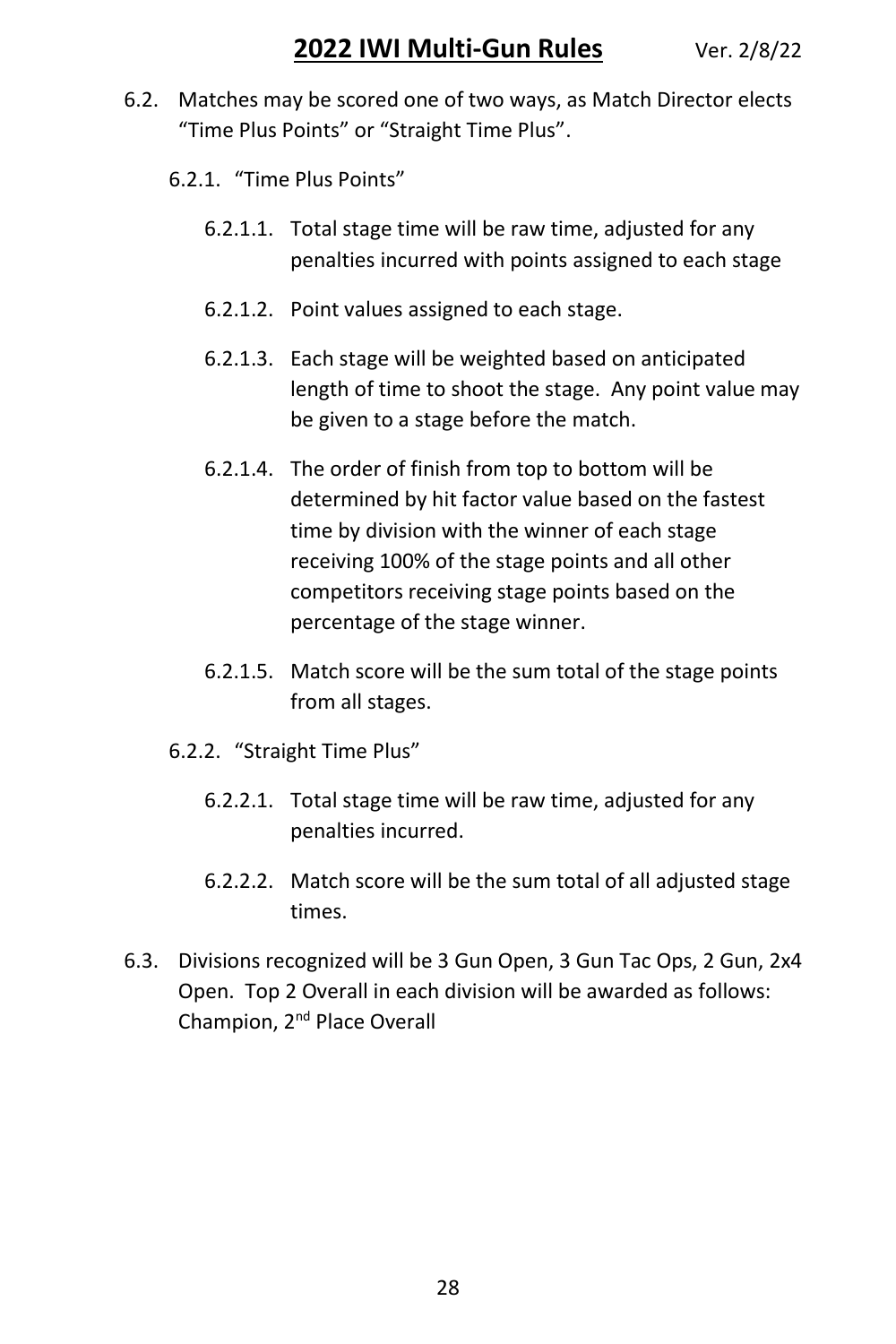#### **2022 IWI Point Series Club Amendments**

**York:**

**1. No hot re-holstering**

#### **Ontelaunee:**

**1. Abandoned firearms may be reused.**

#### **Topton:**

**1. No hot re-holstering.**

#### **Outdoor Sportsmans Club (State College):**

**1.**

#### **New Holland:**

**1.**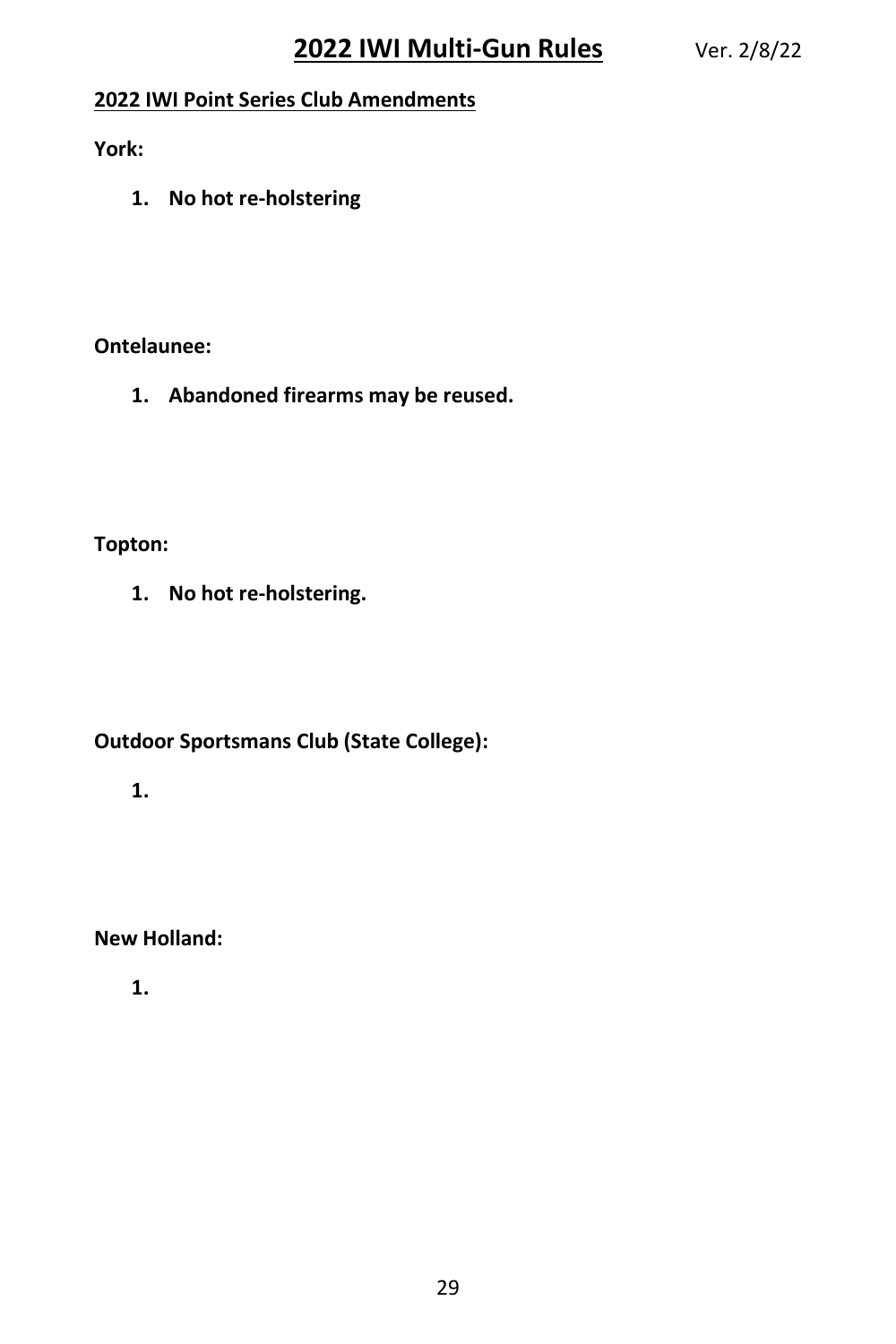#### **Glossary**

*Written Stage Brief* – (WSB) Description of the course of fire for the stage.

*Squib* - Bullet stuck inside of the barrel due to round malfunction.

*Make Ready* – Competitor will make firearms in the condition specified per the written stage brief (WSB). Firearm will be loaded and "hot" with safety on or loaded with an empty chamber slide/bolt forward.

*Are You Ready* – Competitor acknowledges the RO they are ready.

*Stand By* – Pause before the timer is started generally 1-4 seconds.

*If You Are Finished Unload And Show Clear* - Competitor will clear all firearms for RO inspection.

*Range Is Clear* – Competitor has finished shooting and cleared their firearm. Stage is safe to paste and reset targets.

*Dump Barrel* – Container/barrel/trashcan use to place a long gun such as the rifle or shotgun. Also commonly referred to as the dump container or abandoning container.

*Pistol Dump* – Bucket used to safely ground or dump your pistol on the stage prior to using a different firearm.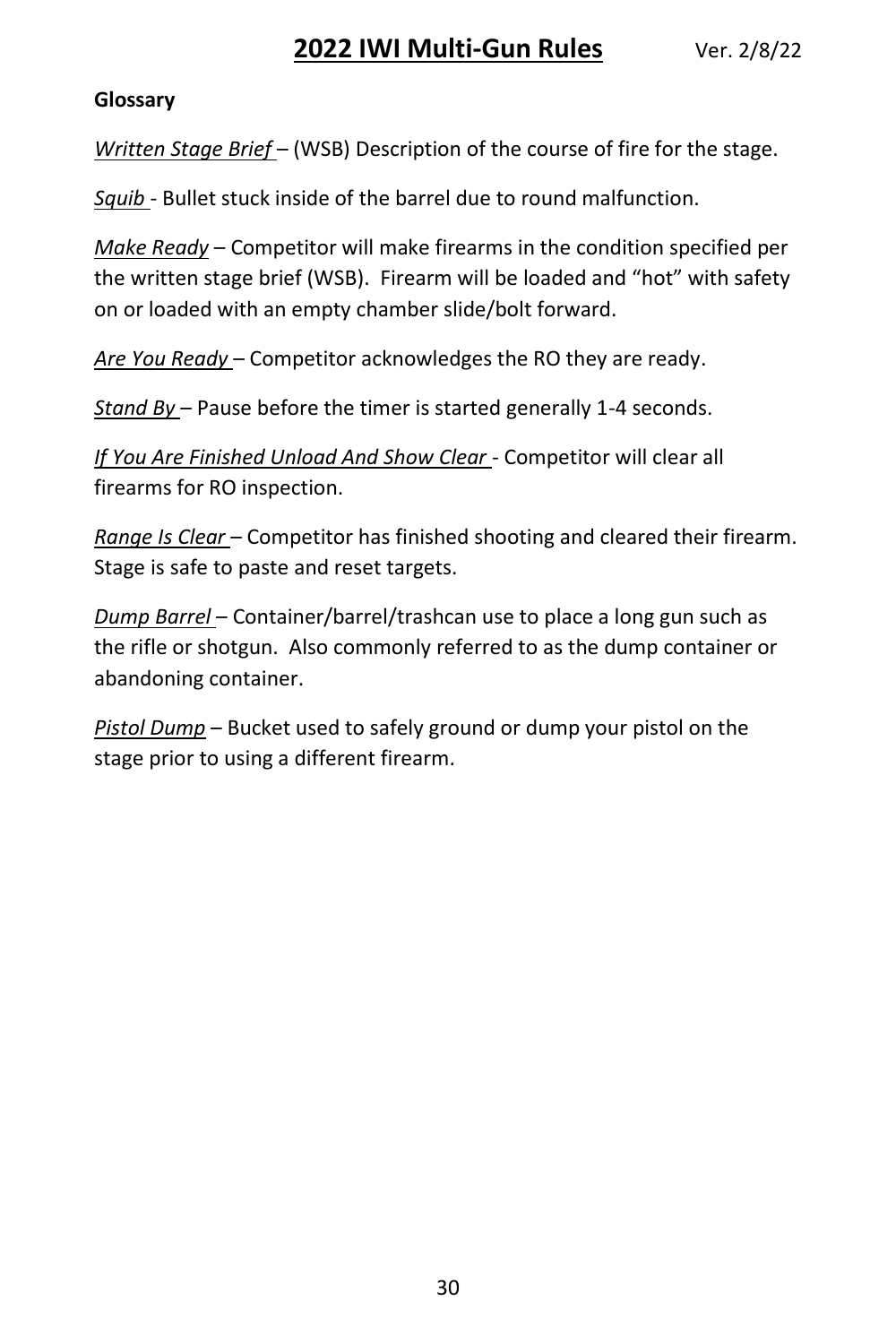# **NOTES**